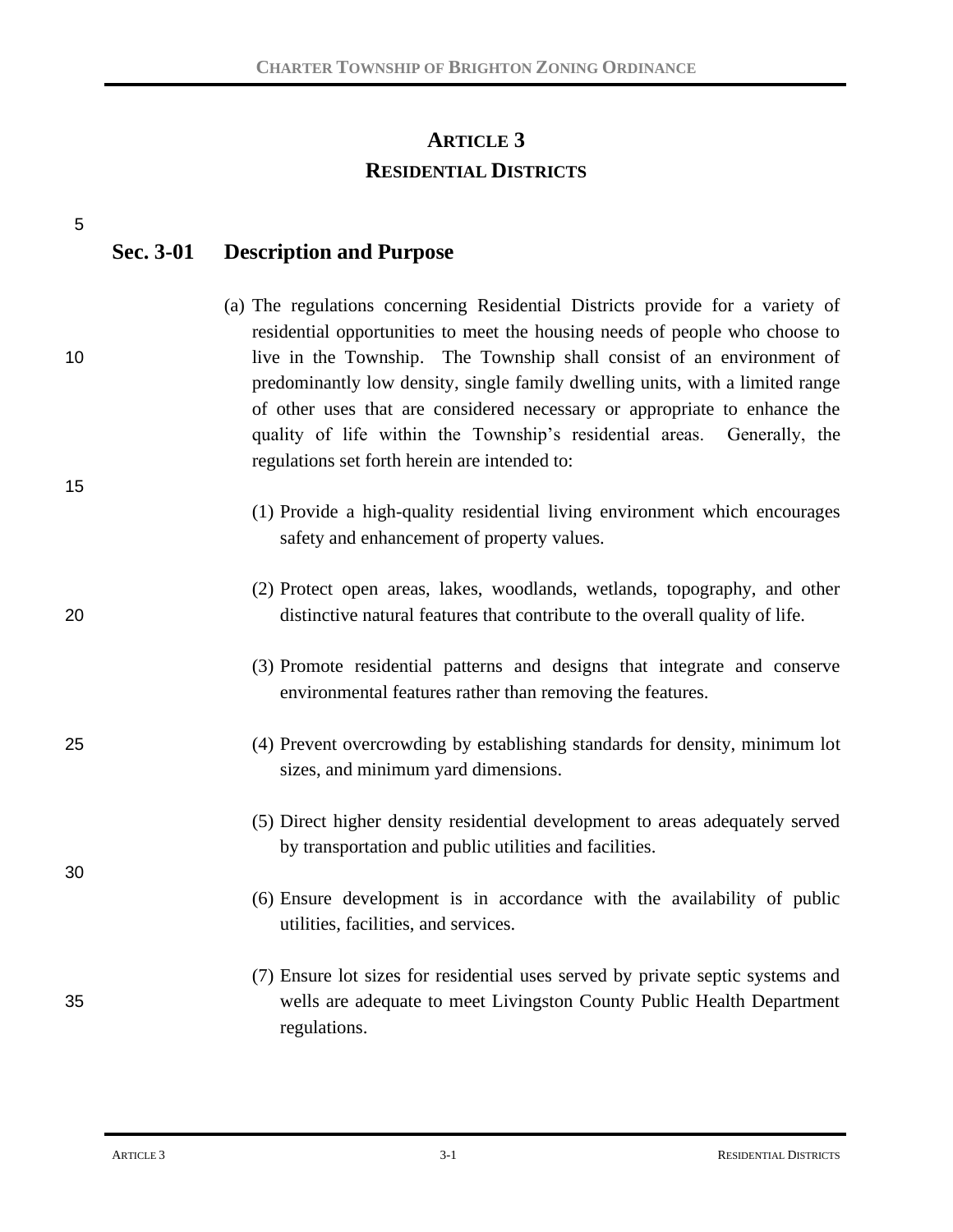- (8) Require high standards in housing developments so that attractive neighborhoods, good housing design and construction, privacy, and access to usable and convenient open space are achieved.
- 5 (9) Accommodate institutional uses such as primary schools, Township facilities, public buildings, and places of worship or public assembly that serve neighborhood residents and are of a scale and design that is compatible with Single Family Residential Districts.
- 10 (10) Remove or reduce the impacts of conflicting or undesirable land uses near residential areas and prevent the creation of new conflicts.
- (b) **RC and RCE Residential Country and Country Estates Districts.** Residential Country Districts and Residential Country Estates Districts are 15 intended to protect the rural character of those area of the Township where large parcel home sites, farming, dairying, forestry operations, and other rural activities are found. The district protects land needed for low density residential and agricultural pursuits from encroachment by untimely, unplanned urban residential, commercial, and industrial development.
	- (c) **R-1 and R-2 Residential Single-Family Districts.** The R-1 and R-2 Residential Single**-Family** Districts are intended to provide predominantly for low-density, single family detached dwellings along with other residentially related facilities which serve the residents in the district.
- (d) **R-3 and R-4 Residential Single-Family Districts**. The R-3 and R-4 Residential Single**-Family** Districts are intended to provide for an environment of predominantly single family detached dwellings on smaller lots, typically found in established neighborhoods near the City of Brighton. 30 Other residentially related facilities which serve the residents in the district are permitted in these districts.
- (e) **R-5 Waterfront Residential.** The R-5 District is intended to protect the Township's water resources. This district ensures that infill development is 35 consistent with the established character of older lakefront neighborhoods, compatible with the scale of surrounding homes, does not overbuild small lakefront lots, and protects open views of the waterfront.

20

25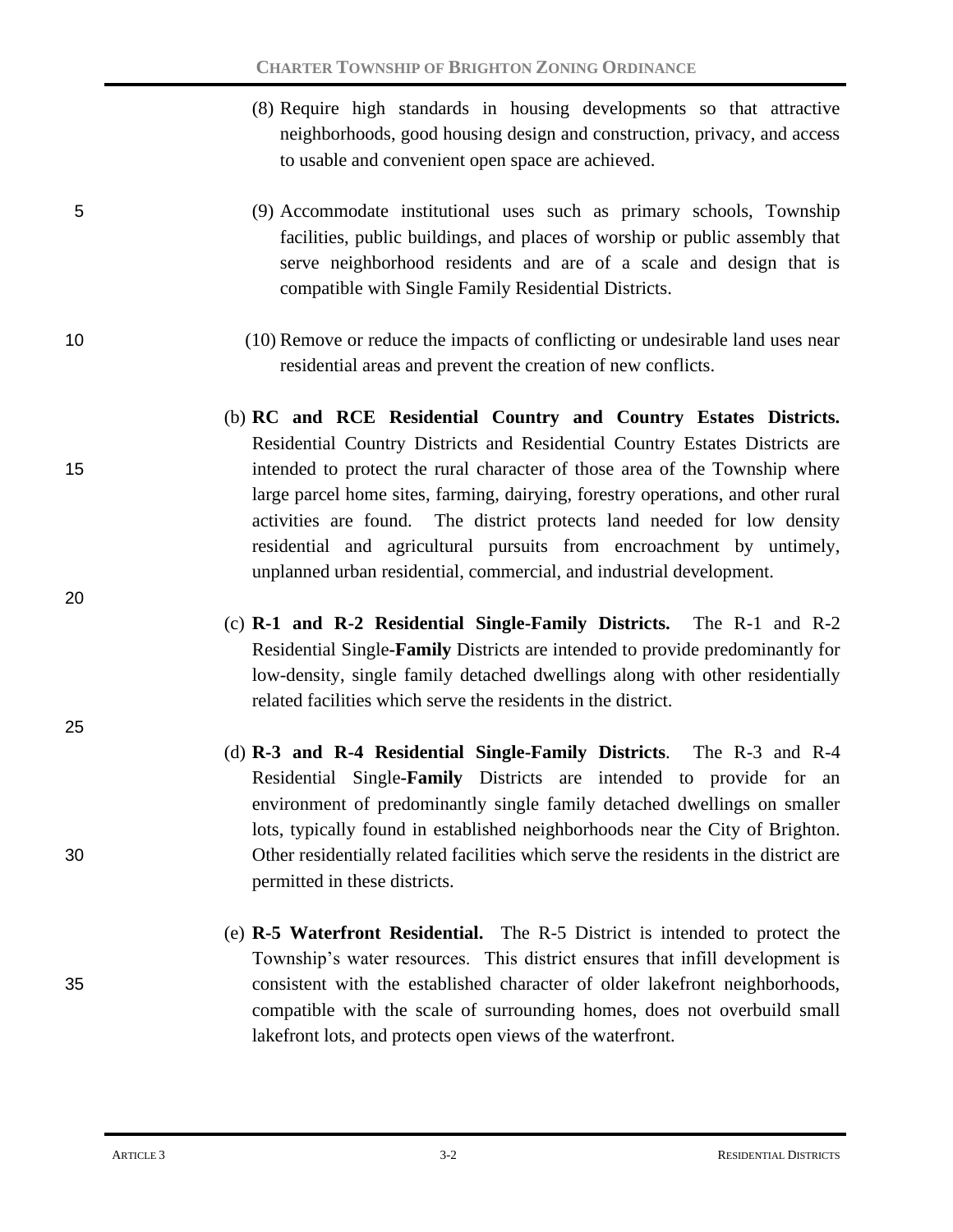(f) **RM-1 Residential Multiple-Family District.** The RM-1 Residential Multiple-Family District is intended to provide sites for two-family and multiple family dwelling structures, and related uses, which will generally serve as zones of transition between Non-Residential Districts and lower 5 density Single Family Districts. The Multiple Family District is further provided to allow for a mixture of residential units attractive and affordable to a variety of household types, lifestyles, and individual preferences.

# **Sec. 3-02 Uses Permitted**

10

(a) Land and/or buildings in the districts indicated at the top of Table 3-02 may be used for the purposes denoted by a "P" in the column below by right. Land and/or buildings in the districts indicated at the top of Table 3-02 may be used for the purposes denoted by "S" after special land use approval by the 15 Planning Commission in accordance with the procedures and requirements of *Article 18 and Article 19.* A notation of "--" indicates that the use is not permitted within the district. The "Requirements" column indicates additional requirements or conditions applicable to the use.

| <b>Table 3-02</b><br><b>Schedule of Residential Uses</b> |              |                |                          |                          |                          |                          |             |                          |                     |
|----------------------------------------------------------|--------------|----------------|--------------------------|--------------------------|--------------------------|--------------------------|-------------|--------------------------|---------------------|
|                                                          | $R$ - $CE$   | $R-C$          | $R-1$                    | $R-2$                    | $R-3$                    | $R-4$                    | $R-5$       | $RM-1$                   | <b>Requirements</b> |
| <b>Residential</b>                                       |              |                |                          |                          |                          |                          |             |                          |                     |
| Home Occupations                                         | ${\bf P}$    | ${\bf P}$      | ${\bf P}$                | ${\bf P}$                | ${\bf P}$                | ${\bf P}$                | ${\bf P}$   | ${\bf P}$                | Sec. 3-07           |
| <b>Multiple Family Dwellings</b>                         | --           | --             | --                       | --                       | --                       | --                       | -−          | $\mathbf{P}$             |                     |
| <b>Single Family Dwellings</b>                           | ${\bf P}$    | ${\bf P}$      | ${\bf P}$                | ${\bf P}$                | $\mathbf P$              | $\mathbf P$              | $\mathbf P$ | ${\bf P}$                | Sec. 14-01(f)       |
| <b>Two Family Dwellings</b>                              | --           | ۰.             | ۰.                       | --                       | --                       | S                        | S           | $\mathbf{P}$             |                     |
| Temporary Accessory Residential Sales                    | ${\bf P}$    | P              | P                        | ${\bf P}$                | ${\bf P}$                | $\mathbf{P}$             | ${\bf P}$   | ${\bf P}$                | Sec. $13-14(a)$     |
| <b>Agriculture</b>                                       |              |                |                          |                          |                          |                          |             |                          |                     |
| <b>Commercial Kennels</b>                                | ${\bf P}$    | ${\bf P}$      | $\overline{\phantom{a}}$ | ۰.                       | ۰.                       | ۰.                       | --          | ۰.                       | (6)                 |
| <b>Commercial Stables</b>                                | $\mathbf{P}$ | $\overline{P}$ | --                       | --                       | --                       | --                       | --          | --                       | (6)                 |
| Farms                                                    | ${\bf P}$    | P              | P                        | P                        | P                        | P                        | ${\bf P}$   | --                       | (8)                 |
| Farm Employee Dwelling                                   | ۰.           | --             | ٠.                       | ۰.                       | ۰.                       | ۰.                       | --          | $\overline{\phantom{a}}$ | $- -$               |
| <b>Intensive Livestock Operation</b>                     | S            | --             | --                       | --                       | --                       | --                       | --          | --                       | (8)                 |
| Seasonal Accessory Roadside Stands                       | ${\bf P}$    | P              | ٠.                       | ۰.                       | ۰.                       | ۰.                       | --          | ۰.                       | Sec. 13-14(a)       |
| Tree/Shrub Farming                                       | ${\bf P}$    | ${\bf P}$      | $\sim$ $\sim$            | $\overline{\phantom{a}}$ | $\overline{\phantom{a}}$ | $\overline{\phantom{a}}$ | --          | $\overline{\phantom{a}}$ | (8)                 |
| <b>Care Facilities</b>                                   |              |                |                          |                          |                          |                          |             |                          |                     |
| Adult Foster Care Family Home (1-6 Adults)               | ${\bf P}$    | P              | P                        | ${\bf P}$                | ${\bf P}$                | ${\bf P}$                | ${\bf P}$   | ${\bf P}$                | (1)                 |
| Adult Foster Care Small Group Home (7-12                 | S            | S              | S                        | S                        | S                        | S                        | S           | S                        | (1)                 |
| Adults)                                                  |              |                |                          |                          |                          |                          |             |                          |                     |
| Adult Foster Care Large Group Home (13-20                | --           | --             | --                       | --                       | $-$                      | $-$                      | --          | S                        | (1)                 |
| Adults)                                                  |              |                |                          |                          |                          |                          |             |                          |                     |
| Foster Family Home (1-4 Children 24 hrs.)                | P            | P              | P                        | P                        | P                        | P                        | P           | ${\bf P}$                | --                  |
| Foster Family Group Home (5-6 Children 24                | ${\bf P}$    | P              | ${\bf P}$                | P                        | P                        | ${\bf P}$                | ${\bf P}$   | ${\bf P}$                | (1)                 |
| hrs.                                                     |              |                |                          |                          |                          |                          |             |                          |                     |
| Family Day Care Home (1-6 Children < 24 hrs.)            | ${\bf P}$    | ${\bf P}$      | ${\bf P}$                | ${\bf P}$                | ${\bf P}$                | ${\bf P}$                | ${\bf P}$   | ${\bf P}$                | (1)                 |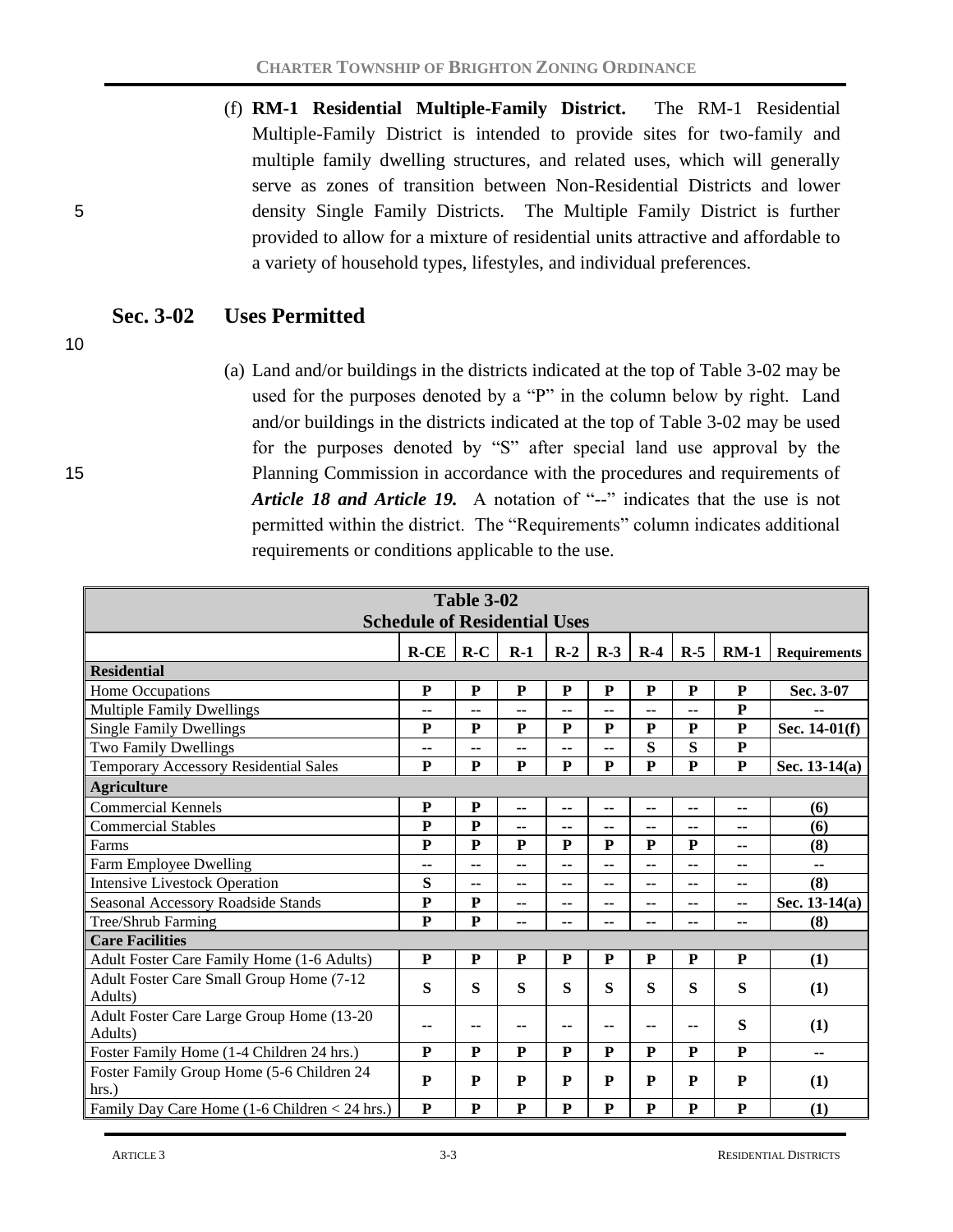| <b>Table 3-02</b><br><b>Schedule of Residential Uses</b>              |              |                |                |              |              |              |              |                          |                     |
|-----------------------------------------------------------------------|--------------|----------------|----------------|--------------|--------------|--------------|--------------|--------------------------|---------------------|
|                                                                       | $R$ - $CE$   | $R-C$          | $R-1$          | $R-2$        | $R-3$        | $R-4$        | $R-5$        | $RM-1$                   | <b>Requirements</b> |
| Group Day Care Home (7-12 Children < 24<br>hrs.                       | S            | S              | S              | S            | S            | S            | S            | S                        | (1)                 |
| Senior Independent Housing                                            | --           | $-$            | --             | $-$          | $- -$        | $- -$        | $- -$        | P                        | (12)                |
| Senior "Interim Care" & "Intermediate Care"<br>Units                  | --           | --             | --             | --           | --           | --           | --           | S                        | (12)                |
| Congregate Care & Dependent Care<br>(Convalescent/Nursing Home Units) | --           |                | --             | --           | --           | --           | --           | S                        | (12)                |
| <b>Services</b>                                                       |              |                |                |              |              |              |              |                          |                     |
| Airports & Related Uses                                               | --           | $-$            | $-$            | S            | --           | --           | --           | $\overline{\phantom{a}}$ | (2)                 |
| Bed & Breakfast Establishments                                        | S            | S              | --             | --           | --           | --           | --           | --                       | (3)                 |
| Cemeteries (Public Only)                                              | S            | S              | S              | S            | S            | S            | S            | S                        | (4)                 |
| <b>Golf Courses</b>                                                   | S            | S              | S              | S            | S            | S            | S            | S                        | (9)                 |
| Parks & Public Recreation Facilities                                  | $\mathbf{P}$ | $\overline{P}$ | $\overline{P}$ | $\mathbf{P}$ | $\mathbf{P}$ | $\mathbf{P}$ | $\mathbf{P}$ | $\mathbf{P}$             | --                  |
| Swimming Pool Clubs & Recreation Clubs                                | S            | S              | S              | S            | S            | S            | S            | S                        | (13)                |
| Public, Institutional, & Utilities                                    |              |                |                |              |              |              |              |                          |                     |
| Churches, Temples, & other Places of Worship<br>or Public Assembly    | S            | S              | S              | S            | S            | S            | S            | P                        | (5)                 |
| <b>Essential Public Services</b>                                      | ${\bf P}$    | P              | P              | P            | P            | P            | P            | P                        | (7)                 |
| <b>Essential Public Service/Utility Buildings</b>                     | S            | S              | S              | S            | S            | S            | S            | S                        | (7)                 |
| Governmental Administrative Offices                                   | P            | P              | ${\bf P}$      | P            | P            | P            | P            | P                        | (10)                |
| Libraries                                                             | ${\bf P}$    | $\mathbf{P}$   | $\overline{P}$ | ${\bf P}$    | ${\bf P}$    | ${\bf P}$    | $\mathbf{P}$ | $\mathbf{P}$             |                     |
| Police & Fire Stations                                                | ${\bf P}$    | P              | ${\bf P}$      | P            | P            | ${\bf P}$    | ${\bf P}$    | ${\bf P}$                | (10)                |
| Schools, Primary including Charter, Montessori                        | $\mathbf P$  | ${\bf P}$      | ${\bf P}$      | ${\bf P}$    | ${\bf P}$    | ${\bf P}$    | ${\bf P}$    | ${\bf P}$                | (11)                |
| <b>Event Barns</b>                                                    | S            | S              | S              | S            | S            | S            | S            | S                        | (14)                |

(b) **Notes.** Uses noted in Table 3-02 shall comply with the following requirements:

15

#### 5 (1) **Adult and Child State Licensed Residential Care Facilities**

- a. All residential care uses shall be located within a residential building that has an appearance that is non-intrusive and consistent in color, materials, roof-line, and architecture with the Residential District in 10 which it is located.
	- b. All child day care uses shall provide sufficient indoor classroom, crib or play area meeting state requirements. Documentation of approved areas, as licensed by the state, shall be provided to the Township.
	- c. All child day care uses shall provide sufficient outdoor play area to meet state regulations. All required outdoor play areas shall be fenced with a four (4) foot tall fence in accordance with *Section 13-04*, provided that no fence shall be located in a front yard.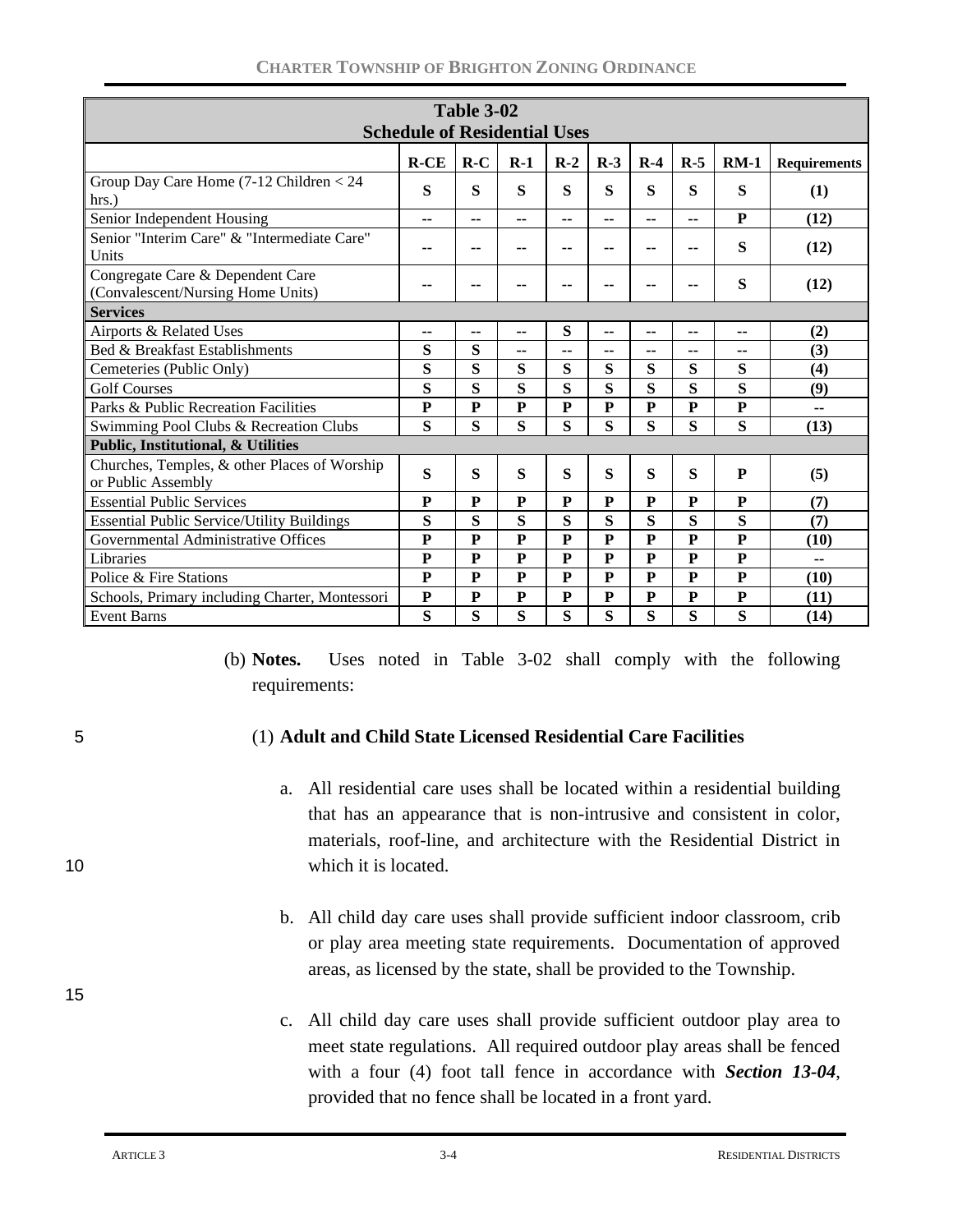|          | d. All day care uses shall provide an on-site drive for drop offs\loading.<br>This drive shall be arranged to allow maneuvers without creating a<br>hazard to traffic flow on the public road or on the site.                                                                                          |
|----------|--------------------------------------------------------------------------------------------------------------------------------------------------------------------------------------------------------------------------------------------------------------------------------------------------------|
| 5        | e. The use shall comply with the sign provisions of <i>Article 17</i> .                                                                                                                                                                                                                                |
| f.       | Off-street parking shall be provided for the maximum number of<br>employees on site at any one time.                                                                                                                                                                                                   |
| 10       | g. Lots containing adult foster care small group homes, foster family<br>group homes or group day care homes shall be at least one thousand<br>five hundred $(1,500)$ feet from the lot line of any other of the above<br>listed group care homes.                                                     |
| 15       | (2) Airports and Related Uses                                                                                                                                                                                                                                                                          |
| a.<br>20 | The airport shall be limited to a single runway or an airport park. The<br>plans for such facility shall have received approval by the Federal<br>Aviation Agency (FAA) and the Michigan Department of Aeronautics<br>(MDA) prior to submittal to the Township Board for their review and<br>approval. |
| 25       | b. The standards of the FAA and MDA for determining obstruction to air<br>navigation shall be complied with. These standards shall be applied by<br>the class of airport as determined by the above agencies.                                                                                          |
| 30       | c. The area of the "runway protection zone or clear zone" (see FAA<br>definition) shall be provided for within the land area under airport<br>ownership.                                                                                                                                               |
|          | (3) Bed and Breakfast Establishments                                                                                                                                                                                                                                                                   |
| a.<br>35 | Each bed and breakfast establishment shall maintain a guest register on<br>the premises.                                                                                                                                                                                                               |
|          | b. A maximum of four (4) occupants per sleeping room shall be allowed.                                                                                                                                                                                                                                 |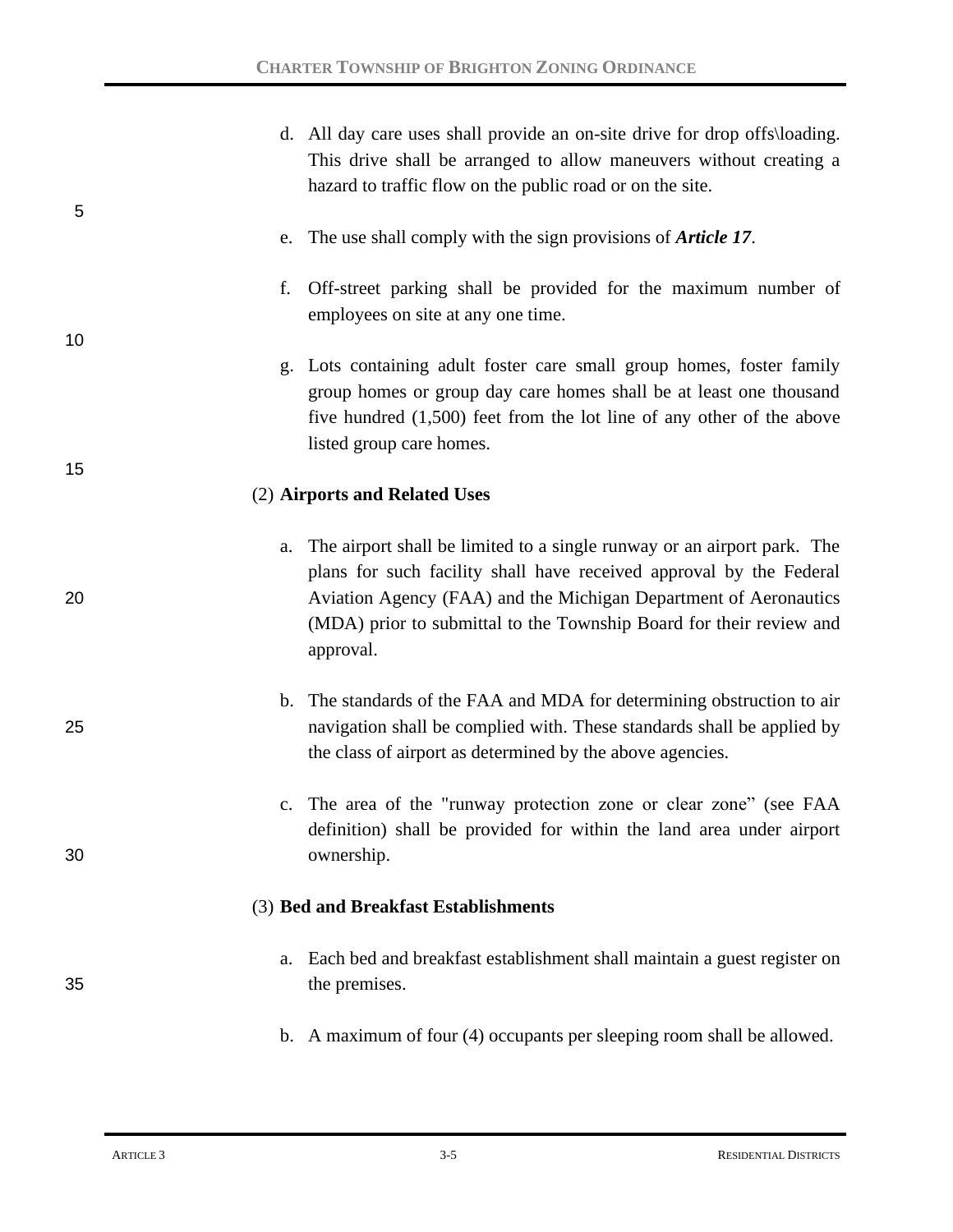|    | c. There shall be no separate cooking facilities within sleeping rooms or<br>elsewhere in the structure.                                                                                                                                                                                                                                                                 |
|----|--------------------------------------------------------------------------------------------------------------------------------------------------------------------------------------------------------------------------------------------------------------------------------------------------------------------------------------------------------------------------|
| 5  | d. All operations shall be conducted solely by the owner who also resides<br>on the premises.                                                                                                                                                                                                                                                                            |
|    | e. All proposed bed and breakfast establishments with access from a<br>private road shall have the approval of the association or approval<br>from a representative from each lot that has access rights to the road.                                                                                                                                                    |
| 10 | Signs identifying the bed and breakfast shall comply with Section 17-<br>f.<br>04.                                                                                                                                                                                                                                                                                       |
| 15 | g. If more than two (2) sleeping rooms are made available for rent, each<br>room shall have direct access to two (2) separate means of egress.                                                                                                                                                                                                                           |
|    | h. No bed and breakfast establishment may offer boating amenities to<br>their guests.                                                                                                                                                                                                                                                                                    |
| 20 | One (1) off-street parking space shall be provided in the rear or side<br>i.<br>yard, behind the front building setback line, for each guest room.                                                                                                                                                                                                                       |
|    | All structures and operations shall comply with current and applicable<br>j.<br>Township, County, and State construction and health codes.                                                                                                                                                                                                                               |
| 25 | (4) Cemeteries (Public/Institutional Only).<br>Any new cemetery shall<br>comply with the following requirements:                                                                                                                                                                                                                                                         |
| 30 | The design and layout shall be harmonious with the sites natural<br>a.<br>features including topography, vegetation, preservation of view sheds,<br>and maintenance of a park-like setting.                                                                                                                                                                              |
|    | b. The building design, scale, and mass shall be planned to minimize<br>environmental impacts and views from adjacent properties.                                                                                                                                                                                                                                        |
| 35 | A buffer type A, as defined in <i>Section 14-02</i> , shall be provided for<br>c.<br>property lines which abut a residential zoning district, buffer type B<br>shall be provided when adjacent to other zoning districts. Existing<br>vegetation shall be preserved within twenty-five (25) feet of any<br>property line, or the required setback, whichever is greater. |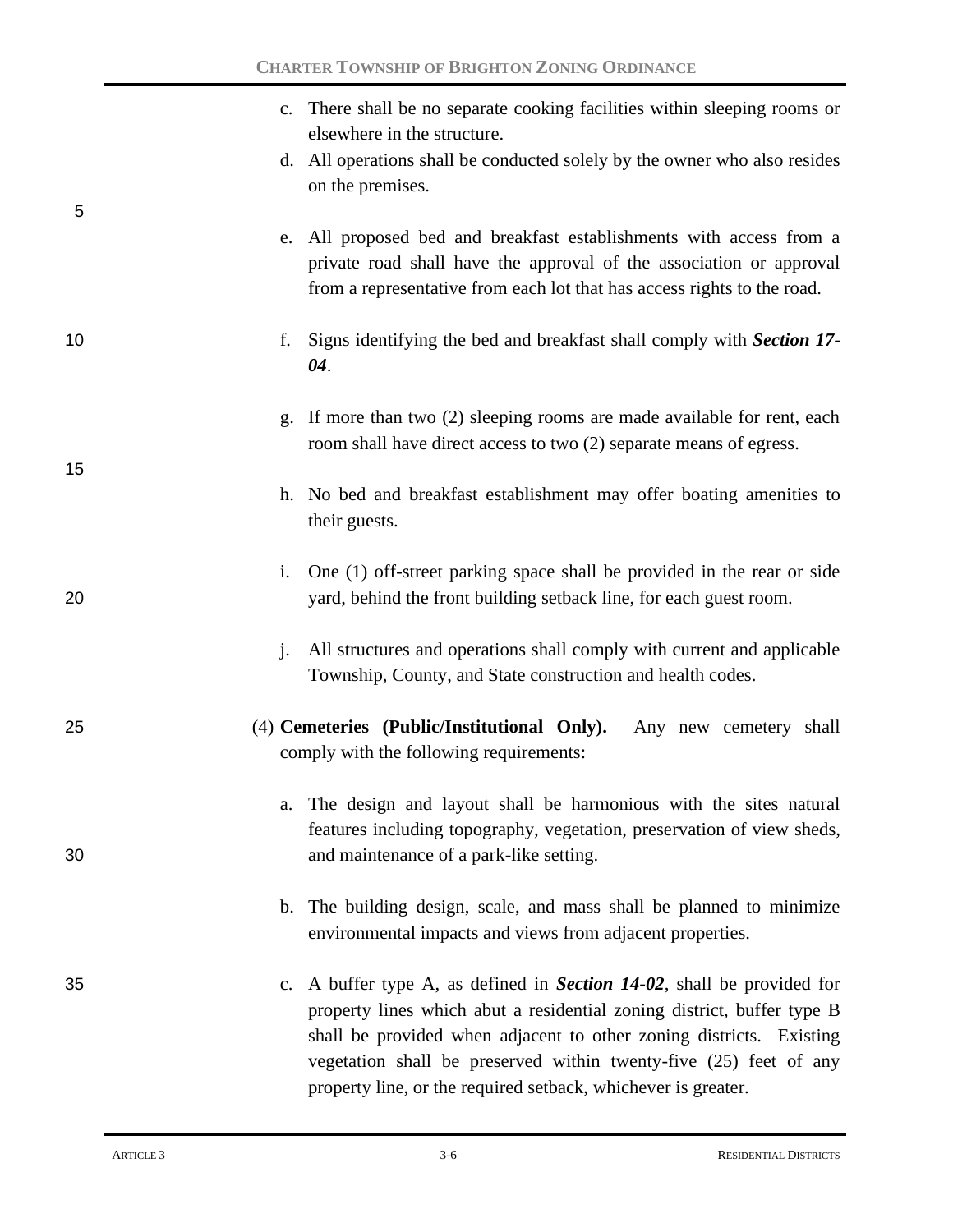|          | d. Entrances to cemeteries shall be from a major thoroughfare with an<br>existing or planned right-of-way width of at least eighty-six (86) feet.                                                                                                                                                                                                                                                                                                    |
|----------|------------------------------------------------------------------------------------------------------------------------------------------------------------------------------------------------------------------------------------------------------------------------------------------------------------------------------------------------------------------------------------------------------------------------------------------------------|
| 5        | e. Roads and parking within cemeteries shall be paved.                                                                                                                                                                                                                                                                                                                                                                                               |
|          | The Planning Commission may require the establishment of a<br>f.<br>perpetual care fund to ensure long term maintenance of the cemetery.                                                                                                                                                                                                                                                                                                             |
| 10       | (5) Churches, Temples, and other Places of Religious Worship or Public<br><b>Assembly</b>                                                                                                                                                                                                                                                                                                                                                            |
| 15       | The site shall have ingress and egress directly onto an arterial or<br>a.<br>collector road having an existing or planned right-of-way at least<br>eighty-six (86) feet in width.                                                                                                                                                                                                                                                                    |
|          | b. The height of main buildings shall not exceed the height limitation<br>permitted in the district.                                                                                                                                                                                                                                                                                                                                                 |
| 20<br>25 | c. Off-street parking shall not be permitted in the required side yard<br>setback. Parking in the front of the building (i.e. the front yard, as<br>defined) shall be limited to drop-off activities and a limited amount of<br>parking for disabled persons and seniors. The Planning Commission<br>may allow up to twenty-five percent $(25%)$ of the required parking in<br>front yard upon a finding this is compatible with surrounding uses or |
|          | better preserves natural features than alternative parking locations.                                                                                                                                                                                                                                                                                                                                                                                |
| 30       | d. Parking/loading and staging spaces for service vehicles or buses shall<br>only be located within the rear yard, provided the Planning<br>Commission may allow use of the side yard upon a finding site<br>conditions make exclusive use of the rear yard impractical.                                                                                                                                                                             |
| 35       | e. A landscape berm as required in Section 14-02 ( $f$ )(1) shall be required<br>along parking and paved areas adjacent to a Residential District or use<br>lot line, to screen outdoor activities and headlight glare.                                                                                                                                                                                                                              |
|          | Accessory uses shall be limited to those commonly associated with the<br>f.<br>principal use. For churches, this may include living quarters for<br>clergy, church ministry or other members of religious orders who carry                                                                                                                                                                                                                           |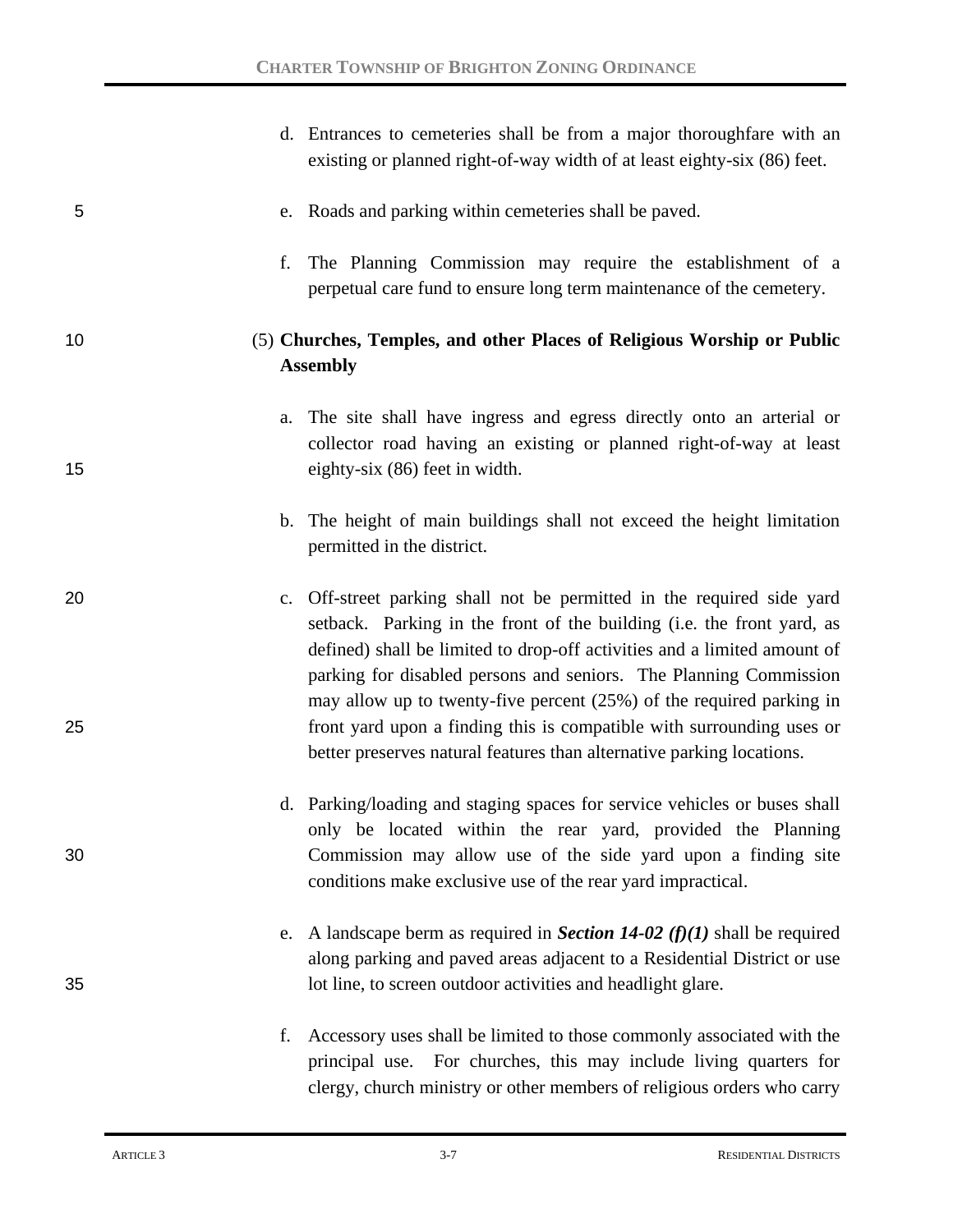out their primary duties on the site, religious education classes, private schools, church sponsored day care, unlighted outdoor recreation facilities, religious office space, youth centers and other similar uses commonly associated with church or religious activities. Clinics, 5 rescue missions, residences for those not engaged in the ministry and other uses not specifically noted are prohibited.

- g. Places of religious worship or public assembly with more than fifty thousand (50,000) square feet of gross floor area, or a seating capacity 10 of one thousand (1,000) or more, shall also meet the following conditions in order to address potential demands on the roadways and maintain compatibility with adjacent uses:
	- 1. The site shall consist of at least twenty (20) acres.
	- 2. The site shall provide a transition between Residential Districts or uses and Non-Residential Districts and uses.
- 3. Buildings shall be set back fifty (50) feet from side property lines 20 and seventy-five (75) feet from the rear property line when adjacent to a Residential District or use.
- 4. Traffic from events, including worship services and other large assemblies, shall be controlled by the institution, church or its 25 agents so as not to create congestion or unreasonable delays on a public road. A schedule of expected frequency of events, including worship services and assemblies and a description of the methods of traffic control shall be submitted to the Township for review and approval as part of the site plan.

#### (6) **Commercial Kennels and Stables**

- a. Public stables and riding academies shall be allowed on sites with a minimum of forty (40) acres.
- b. The keeping of animals must be in accordance with *Chapter 5 Animals* of the Township Code of Ordinances.

15

30

35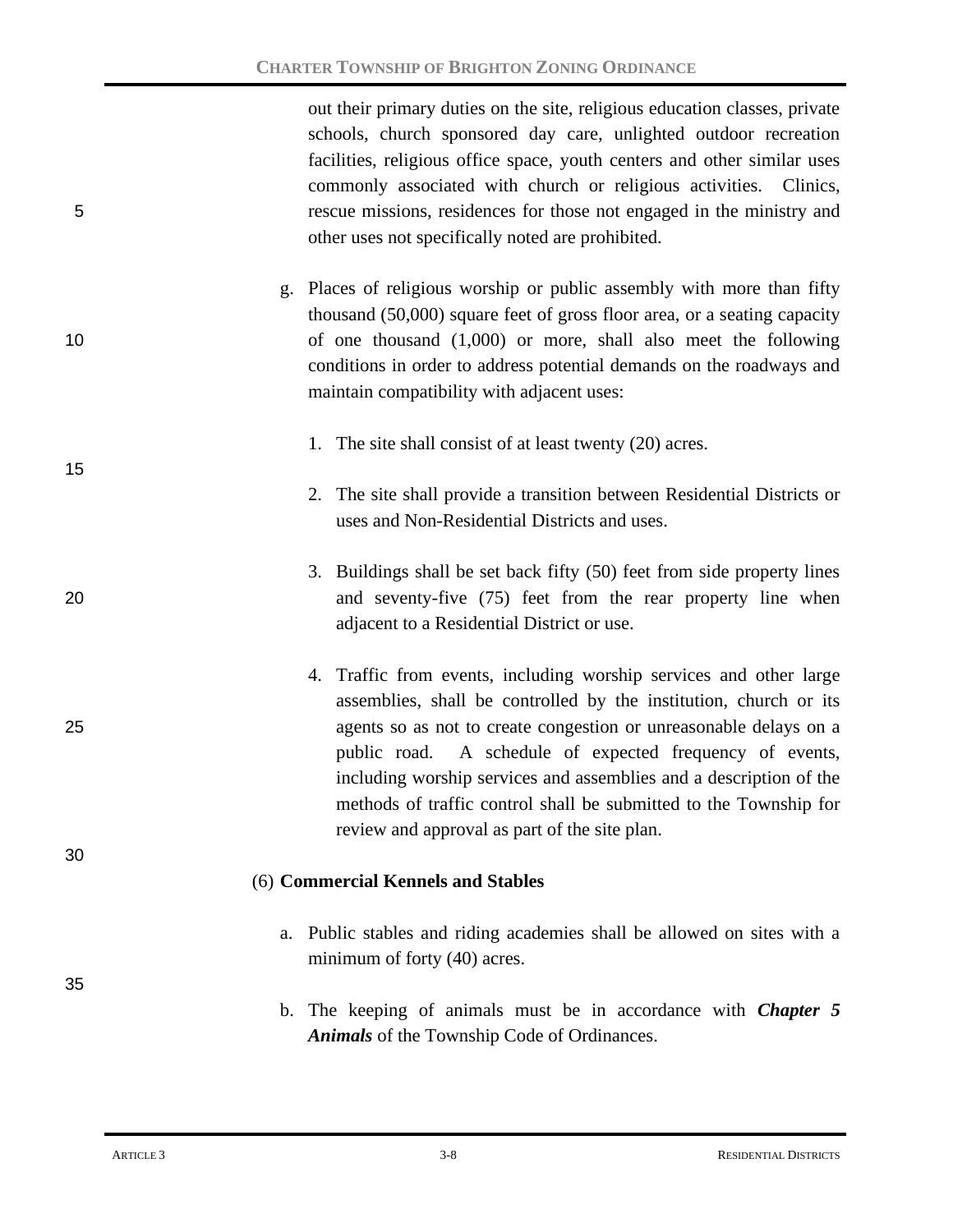|    | (7) Essential Public Service/Utility Buildings and Uses (without Storage       |
|----|--------------------------------------------------------------------------------|
|    | <b>Yards</b> ). Utility and public service buildings and uses (without storage |
|    | yards) shall only be permitted when operating requirements necessitate the     |
| 5. | locating of the building or use within the district in order to serve the      |
|    | immediate vicinity.                                                            |

#### (8) **Farms and Related Uses**

30

- 10 a. Farms shall only be located on those parcels of land separately owned outside the boundaries of either a proprietary or supervisor's plat, having an area of not less than five (5) acres, all subject to the health and sanitation provisions of the Township.
- 15 b. All accessory farm buildings for uses other than those usually incidental to the dwelling, shall be located not less than one hundred (100) feet from any dwelling and not less than twenty-five (25) feet from any lot line or property boundary, with the exception that the main farm barn building(s) shall not be less than one hundred fifty 20 (150) feet from the front property line. This requirement shall not apply to the alteration or addition to an existing barn or other farm buildings, except dwellings, which are located closer to the road and which existed prior to the adoption of this Ordinance.

## 25 (9) **Golf Courses**

- a. The site shall provide all access directly an arterial or collector road (a road of at least eighty-six (86) feet of right-of-way, existing or proposed).
- b. The relationship between the arterial or collector road and any proposed service roads, entrances, driveways, and parking areas shall be designed to maintain pedestrian and vehicular traffic safety.
- 35 c. All principal and accessory buildings and structures shall be located to minimize any adverse effects upon adjacent property. All principal or accessory buildings and structures shall be not less than two hundred (200) feet from any property line abutting Residential Districts; provided that where topographic conditions are such that buildings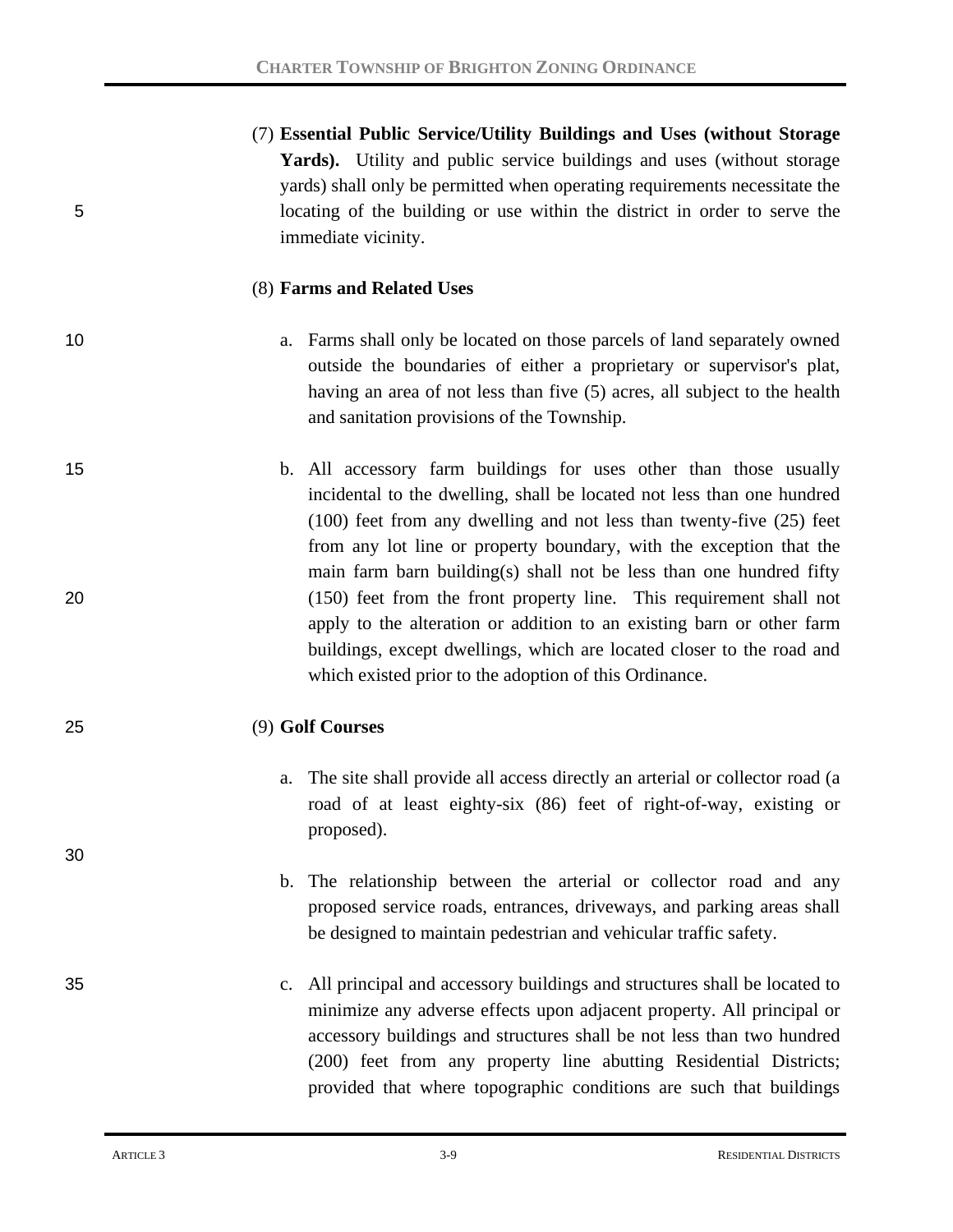would be screened from view the Planning Commission may reduce this requirement.

| 5  | d. Whenever a swimming pool is constructed under this Ordinance, the<br>pool area shall be developed in accordance with Section 13-13.                                                                                                                                                                                                        |
|----|-----------------------------------------------------------------------------------------------------------------------------------------------------------------------------------------------------------------------------------------------------------------------------------------------------------------------------------------------|
|    | (10) Government Buildings and Uses                                                                                                                                                                                                                                                                                                            |
| 10 | a. Outdoor storage of materials is not permitted.                                                                                                                                                                                                                                                                                             |
|    | b. Municipal uses will be permitted where not in conflict with the<br>residential character of the area, in the opinion of the Planning<br>Commission.                                                                                                                                                                                        |
| 15 | (11) Schools, Primary including Charter, Montessori                                                                                                                                                                                                                                                                                           |
|    | All access to the site shall be directly from an arterial or collector road<br>a.<br>of at least eighty-six (86) feet of right-of-way, existing or proposed.                                                                                                                                                                                  |
| 20 | b. No building shall be closer than one hundred fifty (150) feet to any<br>property line.                                                                                                                                                                                                                                                     |
|    | (12) Senior Independent Housing, Senior "Interim Care" & "Intermediate                                                                                                                                                                                                                                                                        |
| 25 | Care" Units, Congregate Care & Dependent Care (Convalescent/<br><b>Nursing Home Units)</b>                                                                                                                                                                                                                                                    |
|    | a. All buildings must be connected to the public sewer and water system.                                                                                                                                                                                                                                                                      |
| 30 | b. The site shall provide five hundred (500) square feet of open space for<br>each one (1) bed. The open space shall provide for landscape setting,<br>service drives, loading space, yard requirements, and space required for<br>accessory uses. The five hundred (500) square feet requirement is over<br>and above the lot coverage area. |
| 35 | c. Main and accessory buildings shall be setback at least forty (40) feet<br>from any property line.                                                                                                                                                                                                                                          |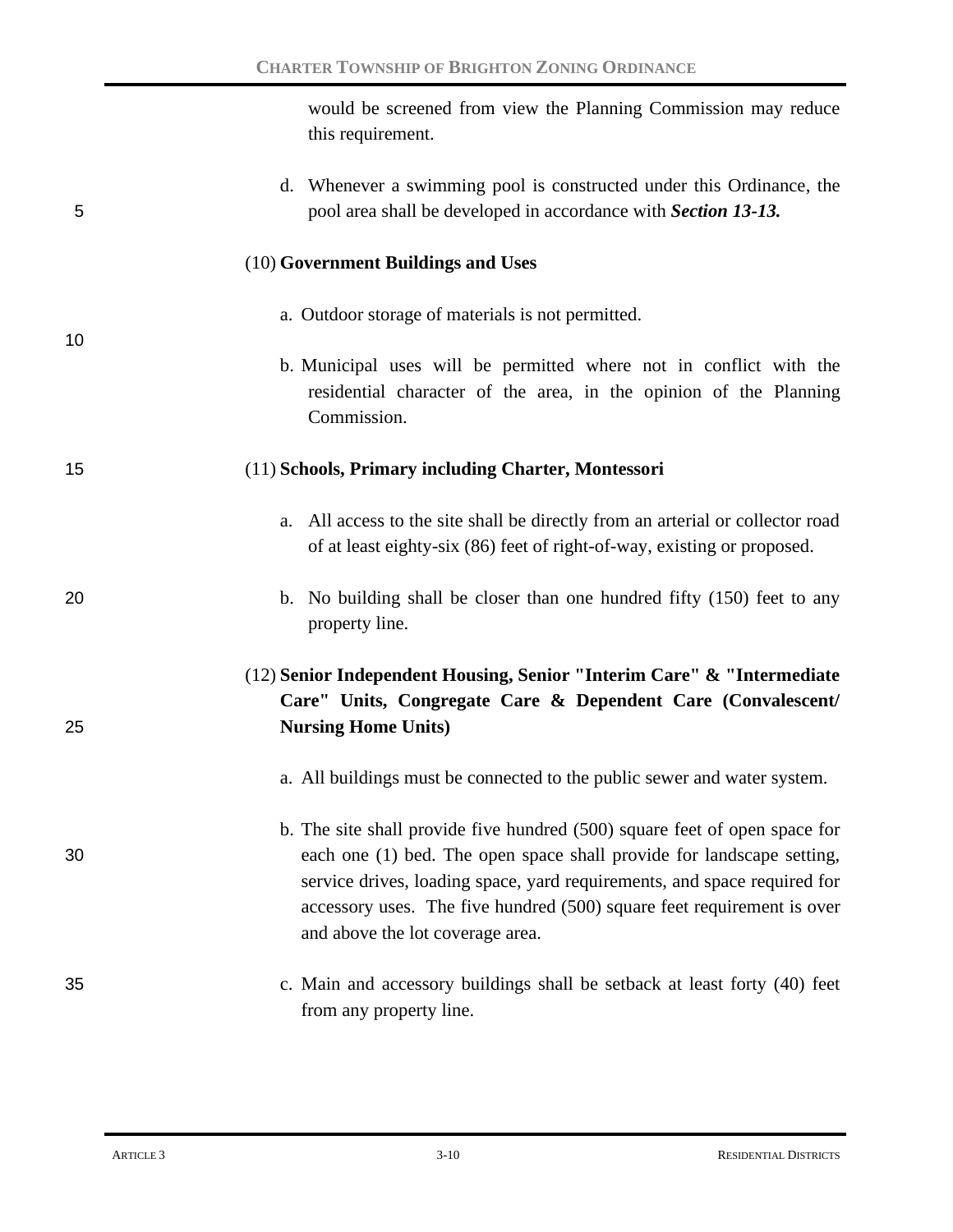- d. The proposed site shall have at least one (1) property line abutting an arterial or collector road (a road of least eighty-six (86) feet of right-ofway, existing or proposed).
- 5 e. All ingress and egress to any off-street parking areas shall be directly from an arterial or collector road.
- (13) **Swimming Pool Clubs and Recreation Clubs.** Areas such as institutional or community recreation centers, non-profit swimming pool 10 club.
- a. The proposed site shall have at least one (1) property line abutting an arterial or collector road (a road of at least eighty-six (86) feet of rightof-way, existing or proposed), and the site shall provide all access 15 directly to that arterial or collector road.
- b. Minimum front, side, and rear yards shall be eighty (80) feet wide, and shall be landscaped in trees, shrubs, and grass in accordance with *Section 14.02*. All landscaping shall be maintained in a healthy 20 condition. There shall be no parking or structures permitted in these yards, except required entrance drives and those walls used to obscure the use from abutting residential districts.
- c. The Planning Commission may modify the off-street parking 25 requirements of *Article 15* in those instances wherein it is specifically determined that the user will originate from the immediately adjacent areas, and will therefore be pedestrian. Prior to the issuance of a building permit or zoning compliance permit, by-laws of the organization shall be provided in order to establish the membership 30 involved for computing the off-street parking requirements. In those cases, wherein the proposed use or organization does not have by-laws or formal membership, the off-street parking requirement shall be determined by the Planning Commission on the basis of use.
- 35 d. Whenever a swimming pool is constructed under this Ordinance, the pool area shall be developed in accordance with *Section 13-13.*

## (14) **Event Barns.**

- 
- 40 **a.** The site shall be a minimum of twenty (20) acres.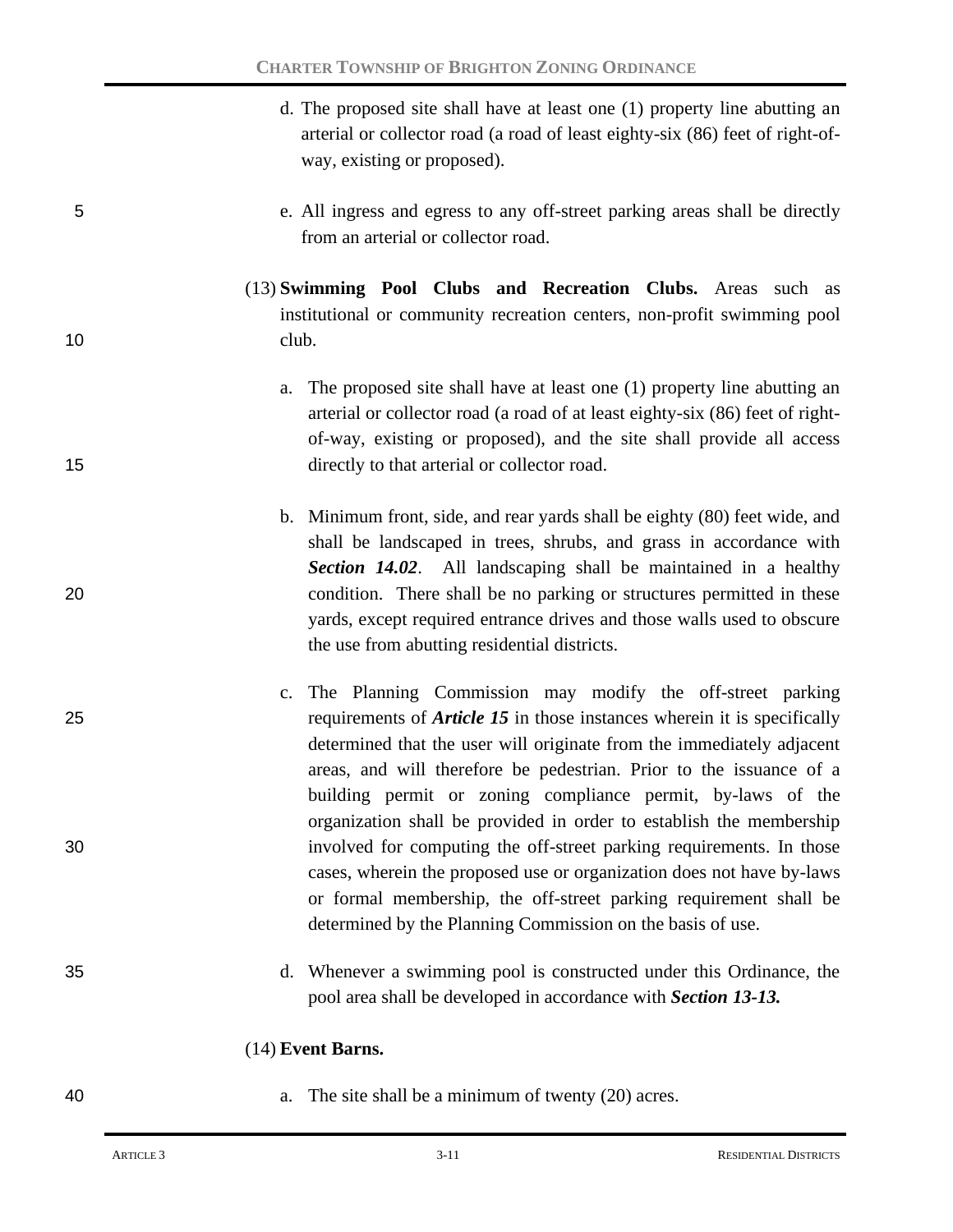| 5                    | b. The site shall have at least one (1) property line abutting Old 23,<br>Grand River, Hyne, Kensington, Maxfield, or McClements and the site<br>shall provide all access directly to that road.                                                                                                                                                                                                                                                                                             |
|----------------------|----------------------------------------------------------------------------------------------------------------------------------------------------------------------------------------------------------------------------------------------------------------------------------------------------------------------------------------------------------------------------------------------------------------------------------------------------------------------------------------------|
| 10                   | c. Minimum front, side, and rear setbacks shall be one hundred (100) feet<br>wide, and shall be landscaped with trees, shrubs, and grass in<br>accordance with <i>Section 14.02</i> . Event barns must be centered in the<br>property. All landscaping shall be maintained in a healthy condition.<br>No parking or structures shall be permitted in these yards, except<br>required entrance drives and any walls as may be used to obscure the<br>use from abutting residential districts. |
| 15                   | d. Parking must be sufficient to handle the number of attendees plus staff.                                                                                                                                                                                                                                                                                                                                                                                                                  |
|                      | e. All lighting shall meet Brighton Township ordinance.                                                                                                                                                                                                                                                                                                                                                                                                                                      |
| f.                   | All applicants shall meet Brighton Township noise ordinance.                                                                                                                                                                                                                                                                                                                                                                                                                                 |
| 20                   | All applicants shall comply with all safety requirements per the<br>g.<br>Building and Fire Codes.                                                                                                                                                                                                                                                                                                                                                                                           |
|                      | h. All applicants shall meet Brighton Township sign ordinance.                                                                                                                                                                                                                                                                                                                                                                                                                               |
| 25<br>$\mathbf{i}$ . | All applicants shall have sanitary facilities as approved by the<br>Livingston County Health Department if not on public sewer and<br>water.                                                                                                                                                                                                                                                                                                                                                 |
| $j$ .<br>30          | All serving of alcohol shall have proper licensing per the Michigan<br>Liquor Control Commission.                                                                                                                                                                                                                                                                                                                                                                                            |
|                      | k. All serving of food shall have all permits as required by the Livingston<br>County Health Department.                                                                                                                                                                                                                                                                                                                                                                                     |
| 35<br>1.             | Hours of operation are 10 a.m. to 11 p.m. maximum (for music) and<br>midnight for the event.                                                                                                                                                                                                                                                                                                                                                                                                 |
| 40                   | m. Events to be allowed include weddings, birthdays, anniversaries,<br>family reunions, graduation events, non-profit or fundraising events, or<br>similar.                                                                                                                                                                                                                                                                                                                                  |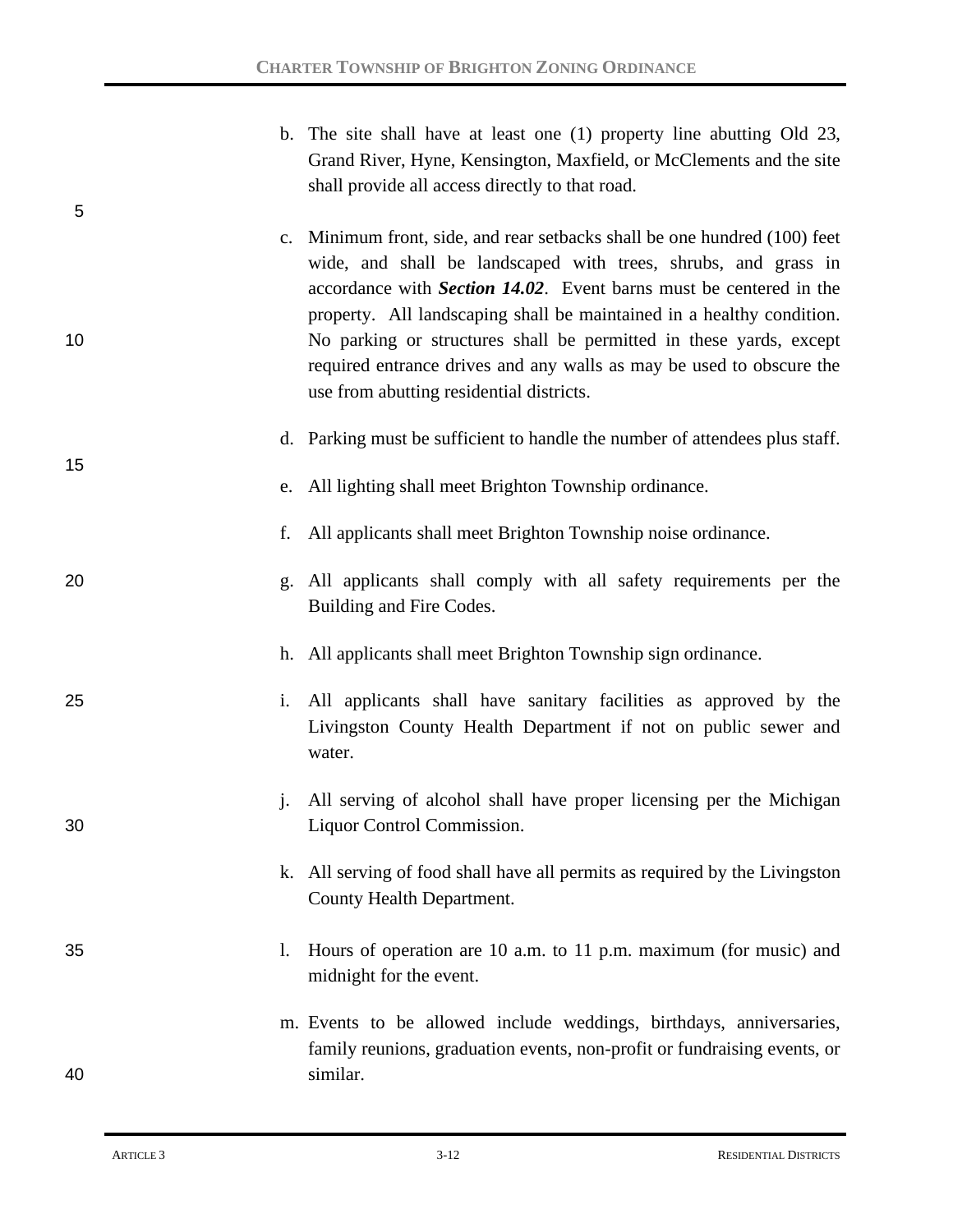- n. The maximum number of events is one large event (greater than 50) persons) and one small event (smaller than 50 persons) on the weekends (Friday through Sunday) and only one event per date; no concurrent events. Events cannot exceed the maximum occupancy of 5 the building where the event is held but in no case more than 300 persons.
	- o. Tents are only to be utilized for wedding ceremonies, if inclement weather, but the reception must be inside the barn.
	- p. Only one event barn is allowed on the property and the event is to be held inside other than wedding ceremonies which can have outside ceremonies.
- 15 (Ord. #273, 11/3/19), (Ord. # 231, 12/27/05)

# **Sec. 3-03 District Regulations**

10

(a) **Residential Schedule of Area and Bulk Requirements.** All lots, buildings, 20 and structures shall comply with the area height and bulk requirements in Table 3-03.

|                                    | <b>Table 3-03</b>                                             |                |                |                |                |                |                |                |        |
|------------------------------------|---------------------------------------------------------------|----------------|----------------|----------------|----------------|----------------|----------------|----------------|--------|
|                                    | <b>Residential Schedule of Area and Bulk Requirements (1)</b> |                |                |                |                |                |                |                |        |
|                                    | <b>Districts</b>                                              | <b>RCE</b>     | RC             | $R-1$          | $R-2$          | $R-3$          | $R-4$          | $R-5$          | $RM-1$ |
| <b>Lot Requirements</b>            |                                                               |                |                |                |                |                |                |                |        |
|                                    | Minimum Lot Area $(sq.fit.)(2)$                               | 5.0            | 2.5            |                |                | 20,000<br>(3)  | 12,000         | 12,000         | (13)   |
|                                    |                                                               | acres          | acres          | 70,000         | 40,000         |                | (3)            | (11)           |        |
|                                    | Minimum Lot Width $(ft.)(4)(5)$                               | 330            | 200            | 180            | 160            | 80             | 65             | 65             | - -    |
| <b>Setback Requirements (6)</b>    |                                                               |                |                |                |                |                |                |                |        |
| Front Yard $(ft.)(7)(8)$           |                                                               | 60             | 60             | 40             | 35             | 30             | 25             | 25             | 30(14) |
| Side Yard                          | Least One(ft.)                                                | 40             | 40             | 20             | 12             | 5              | 5(15)          | 5(15)          | 30(14) |
|                                    | Total Both(ft.)                                               | 80             | 80             | 40             | 24             | 10             | 10(15)         | 10(15)         | (14)   |
| Rear Yard(ft.)                     |                                                               | 60             | 60             | 35             | 35             | 35             | 35             | 35             | 30(14) |
| Natural Feature/Waterfront(ft.)(9) |                                                               | 25             | 25             | 25             | 25             | 25             | 25             | 25             | 25     |
|                                    | <b>Maximum Building Height</b>                                |                |                |                |                |                |                |                |        |
| In Feet                            |                                                               | 35             | 35             | 35             | 35             | 35             | 35             | 35             | 40     |
| In Stories                         |                                                               | $\overline{2}$ | $\overline{c}$ | $\overline{2}$ | $\overline{2}$ | $\overline{2}$ | $\overline{c}$ | $\overline{2}$ | 3      |
|                                    | <b>Minimum Useable Floor Area</b>                             |                |                |                |                |                |                |                |        |
| Min. Useable Floor Area (sq.ft.)   |                                                               | 1,300          | 1,300          | 1,300          | 1,100          | 950            | 950            | 950(12)        | (16)   |
|                                    | <b>Maximum Lot Coverage (10)</b>                              |                |                |                |                |                |                |                |        |
| Max. Lot Coverage (%)              |                                                               | 5              | 5              | 10             | 15             | 20             | 25             | 25             | 25     |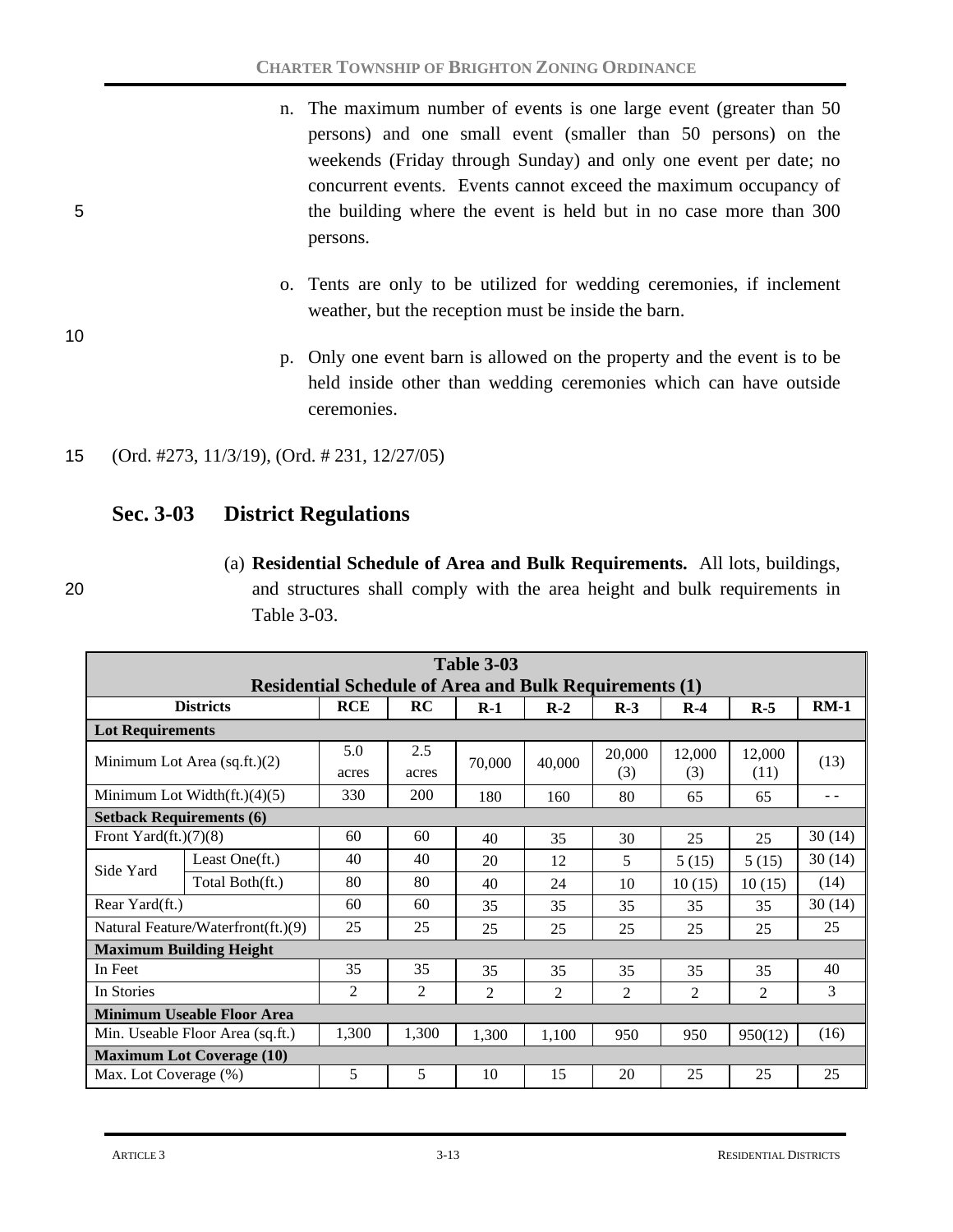|    | (b) <b>Notes.</b> The following notes apply to Table 3-03.                                                                                                                                                                                                                                                                                                                                                                                                      |
|----|-----------------------------------------------------------------------------------------------------------------------------------------------------------------------------------------------------------------------------------------------------------------------------------------------------------------------------------------------------------------------------------------------------------------------------------------------------------------|
| 5  | (1) PUD. Modifications to dimensional requirements and maximum density<br>may be permitted by the Township with a PUD approved under <i>Article 12</i> .                                                                                                                                                                                                                                                                                                        |
| 10 | (2) Lot Area. The total horizontal area within the lot lines of the lot<br>exclusive of any abutting public right-of-way. Any submerged area of a<br>lake, river, pond, or stream at the shoreline or high water mark shall not<br>count towards meeting the minimum lot area. Regulated wetlands may be<br>included within the area of a lot, provided at least seventy-five percent<br>(75%) of the minimum required lot area shall be buildable upland area. |
| 15 | (3) <b>Reduction of Lot Area.</b> In those instances where both a public sanitary<br>sewer and public water system are provided, the minimum lot area<br>requirements shall be as follows:                                                                                                                                                                                                                                                                      |
|    | a. $R-3$ - minimum of fifteen thousand (15,000) square feet.                                                                                                                                                                                                                                                                                                                                                                                                    |
| 20 | c. $R-4$ - minimum of nine thousand six hundred $(9,600)$ square feet.                                                                                                                                                                                                                                                                                                                                                                                          |
|    | (4) Lot Depth to Width Ratio. The maximum ratio of lot depth to lot width<br>shall not exceed a depth of four (4) times the width.                                                                                                                                                                                                                                                                                                                              |
| 25 | (5) Lot Frontage. All lots shall have frontage on a dedicated public road,<br>approved private road, or shared driveway as required in Section 13-12,<br>meeting the requirements of <i>Article 16</i> in order to be considered<br>"accessible." All lots must meet the minimum lot width requirements at<br>the minimum setback line.                                                                                                                         |
| 30 | (6) Projections into Yards. Architectural features and vertical projections,<br>may extend or project into a required yard as provided in Section 13-10.                                                                                                                                                                                                                                                                                                        |
| 35 | (7) Setbacks. Setback requirements shall be provided whether the right-of-<br>way is public, private, or an access easement.                                                                                                                                                                                                                                                                                                                                    |
|    | (8) Through Lots. All double or multiple fronted lots or parcels of land shall<br>provide the minimum front yard setback required by the zoning district in<br>which it is located on each abutting road.                                                                                                                                                                                                                                                       |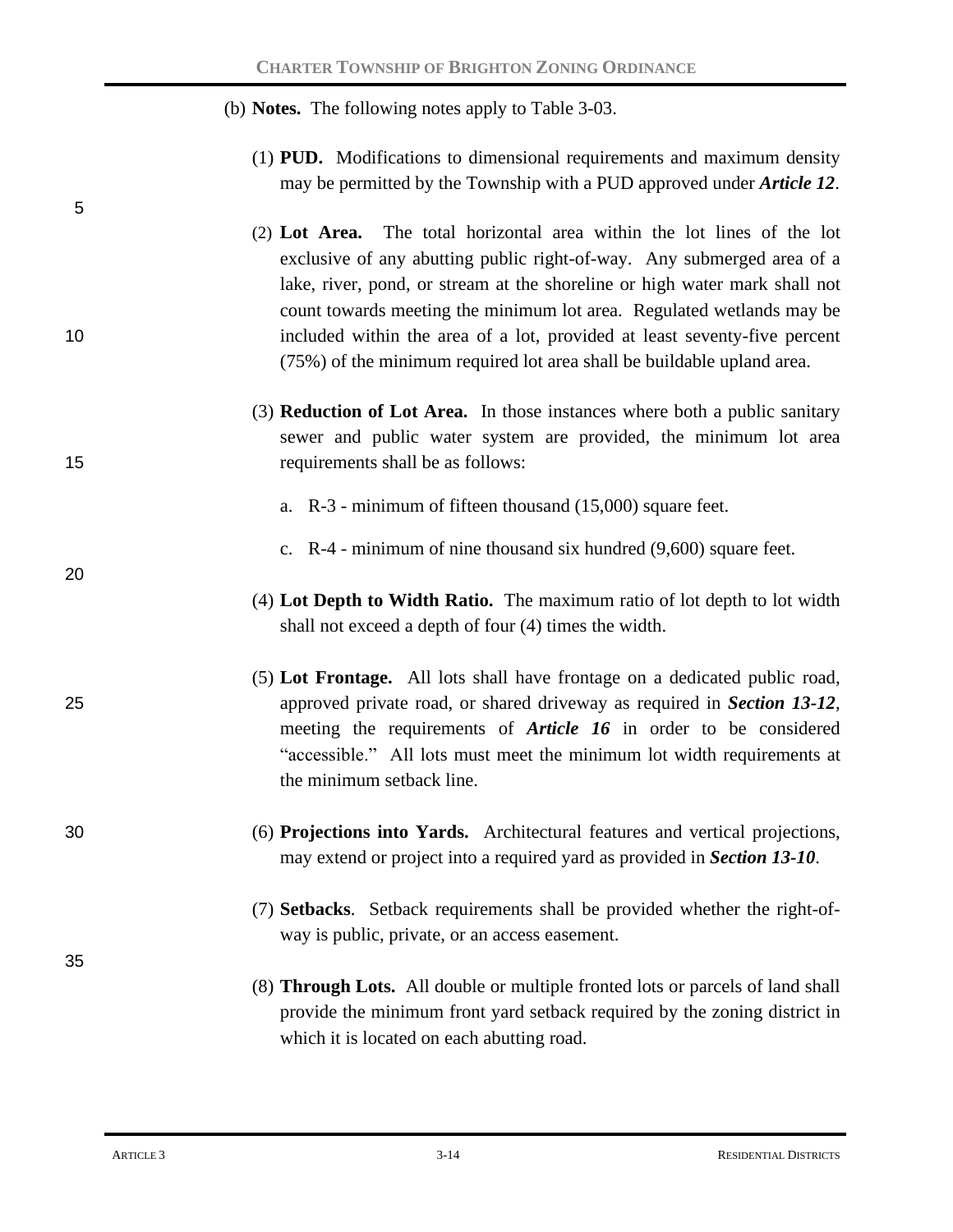(9) **Natural Features Setback**. A twenty-five (25) foot natural feature setback shall be maintained from the ordinary high-water mark (shoreline) of any lake, pond, or stream and to the edge of any drainage way, or regulated wetland. Along lakes within all Single-Family Residential 5 districts, the setback from the shoreline of any main building subsequently erected shall not be less than the average shoreline setback of main buildings within three hundred (300) feet in both directions along the

shoreline. Only waterfront structures and appurtenances 10 permitted under *Section 3- 05* may be located within the shoreline or the natural feature setback.

15 (10) **Maximum Lot Coverage**. The maximum lot coverage percentage shall be calculated as the maximum allowable ground area that 20 may be covered by main buildings and above ground accessory structures as a percentage of the lot area.

The floor area ratio of any proposed single-family dwelling unit shall not exceed 150% of the average of surrounding dwellings



- 25 **(**11**)Waterfront Residential Minimum Lot Size.** No density bonus will be granted for any waterfront property regardless of the zoning.
- (12) **Waterfront Residential Floor Area Ratio.** In the R-5 district, the floor area ratio shall not exceed one and one half (1.5) times the floor area ratio 30 of surrounding dwellings located on the opposing lot, three (3) closest lots in each direction along both sides of the road that the subject lot fronts, and all lots abutting the rear lines of the subject lot. Only lots in the same zoning district as the subject lot shall be included. The floor area ratio shall be determined as the ratio of the residential floor area of the dwelling 35 to the net lot area. The applicant is responsible for supplying the calculations.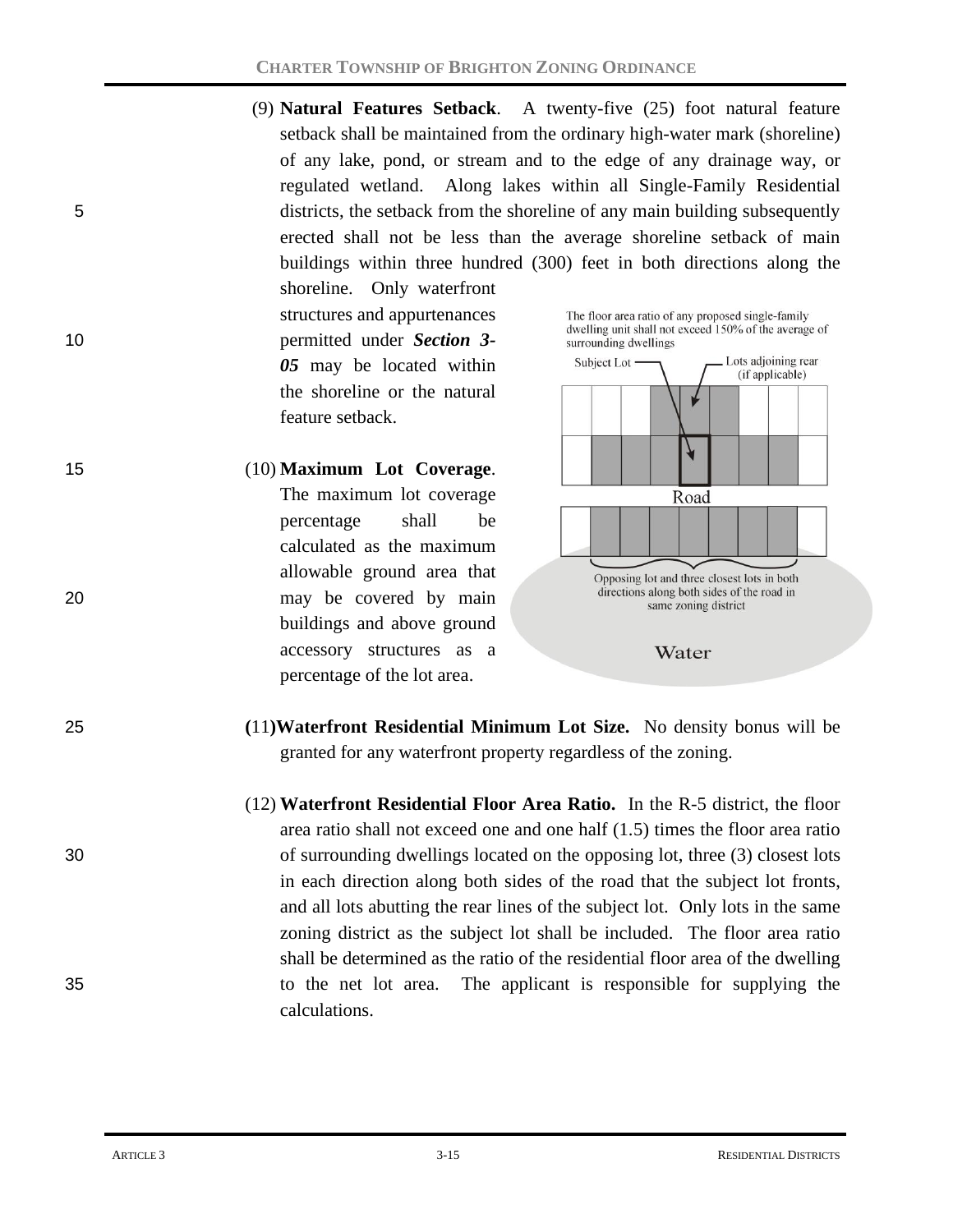|    | (13) Multiple Family Residential Density. In the RM-1 Multiple-Family<br>District the maximum density, as defined in Section 25-03, shall be ten<br>$(10)$ dwelling units per each one net $(1)$ acre of site area.                                                                                                                             |  |  |  |  |  |  |  |
|----|-------------------------------------------------------------------------------------------------------------------------------------------------------------------------------------------------------------------------------------------------------------------------------------------------------------------------------------------------|--|--|--|--|--|--|--|
| 5  | (14) Multiple Family Residential Building Requirements. In the RM-1<br>Multiple-Family District all buildings shall meet the following:                                                                                                                                                                                                         |  |  |  |  |  |  |  |
|    | a. Shall be setback a minimum of thirty (30) feet from the boundary of<br>the site.                                                                                                                                                                                                                                                             |  |  |  |  |  |  |  |
| 10 | b. Shall be setback a minimum of twenty (20) feet from any internal<br>road, drive or parking lot within the site excluding drives connecting to<br>garages.                                                                                                                                                                                    |  |  |  |  |  |  |  |
| 15 | c. Shall be a maximum of one hundred eighty (180) feet in length. The<br>Planning Commission may allow an increase in building length up to<br>two hundred fifty (250) feet in length if the facades of the building are<br>varied in accordance with Section 14-01 (c) (4).                                                                    |  |  |  |  |  |  |  |
| 20 | d. Buildings located internally to the multiple family site shall be spaced a<br>minimum of thirty (30) feet apart except that single family residences<br>and single detached condominiums located in a RM-1 zoning district<br>may have five (5) ft. side yard setbacks and two-family dwellings may<br>have ten (10) ft. side yard setbacks. |  |  |  |  |  |  |  |
| 25 |                                                                                                                                                                                                                                                                                                                                                 |  |  |  |  |  |  |  |
|    | (15) Two Family Dwelling Residential Building Requirements.                                                                                                                                                                                                                                                                                     |  |  |  |  |  |  |  |
|    | Two-family dwellings located in an R-4 or R-5 zoning district shall have ten<br>(10) ft. side yard setbacks.                                                                                                                                                                                                                                    |  |  |  |  |  |  |  |
| 30 | Multiple Family Residential Minimum Useable Floor Area.<br>(16)<br>Minimum sizes for multiple family units are as follows:                                                                                                                                                                                                                      |  |  |  |  |  |  |  |
|    | a. Efficiency<br>350 sq. ft.                                                                                                                                                                                                                                                                                                                    |  |  |  |  |  |  |  |
| 35 | b. 1-bedroom units<br>$600$ sq. ft.                                                                                                                                                                                                                                                                                                             |  |  |  |  |  |  |  |
|    | 2-bedroom units<br>800 sq. ft.<br>$\mathbf{c}$ .                                                                                                                                                                                                                                                                                                |  |  |  |  |  |  |  |
|    | d. 3-bedroom units<br>$1,000$ sq. ft.                                                                                                                                                                                                                                                                                                           |  |  |  |  |  |  |  |
| 40 | 4-bedroom units $1,200$ sq. ft.<br>e.                                                                                                                                                                                                                                                                                                           |  |  |  |  |  |  |  |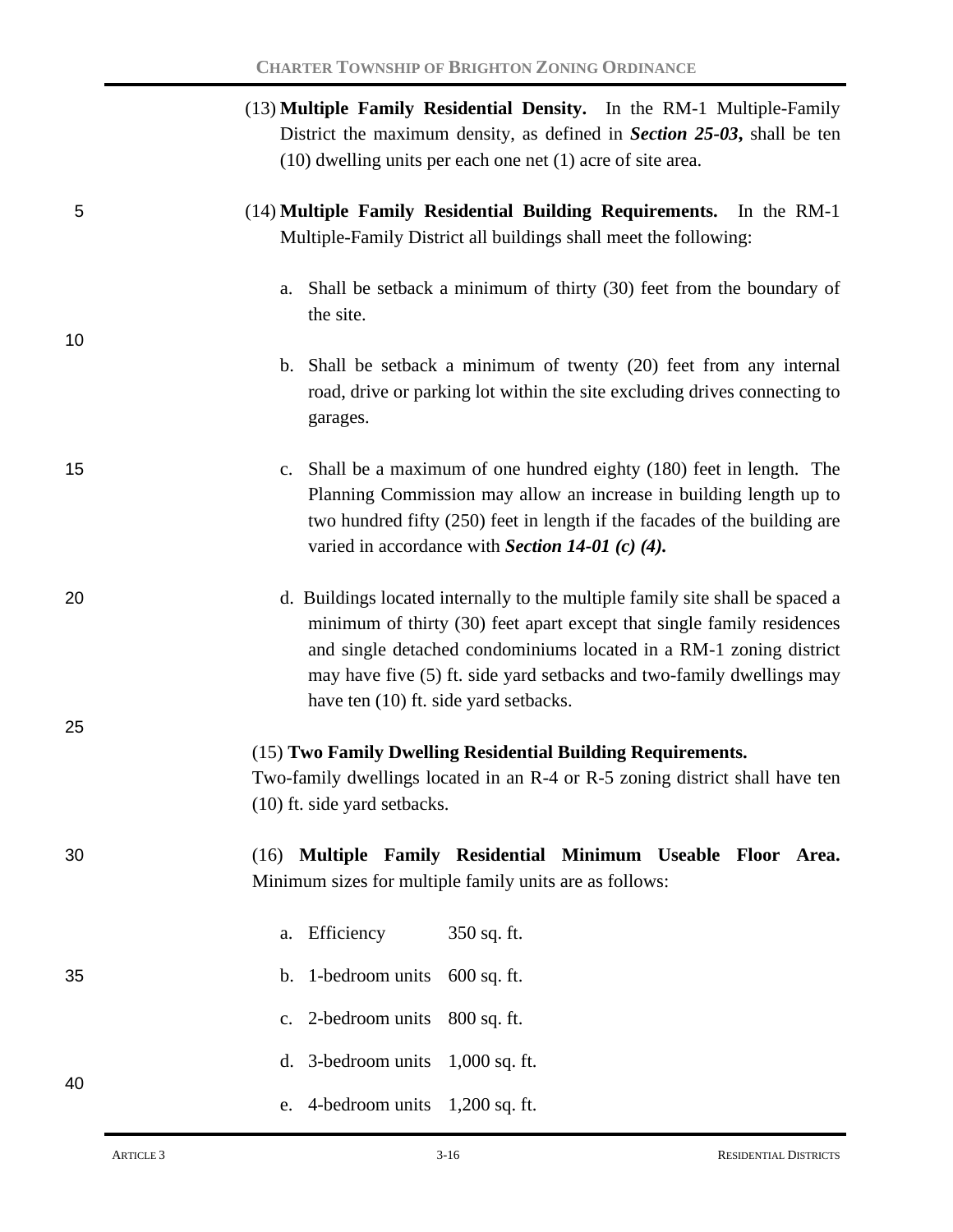### (Ord. #243, 8/1/08), (Ord. #231, 12/27/05)

|    | Sec. 3-04 | <b>Accessory Buildings</b>                                                                                                                                                                                                                                                                                                                                                                                                                                                                  |
|----|-----------|---------------------------------------------------------------------------------------------------------------------------------------------------------------------------------------------------------------------------------------------------------------------------------------------------------------------------------------------------------------------------------------------------------------------------------------------------------------------------------------------|
| 5  |           | Residential accessory buildings, except as otherwise permitted in this Ordinance,<br>shall be subject to the following regulations:                                                                                                                                                                                                                                                                                                                                                         |
| 10 |           | (a) Accessory buildings shall only be permitted accessory to a principal use in the<br>zoning district.                                                                                                                                                                                                                                                                                                                                                                                     |
| 15 |           | (b) Lots of less than five $(5)$ acres may have no more than one $(1)$ private<br>detached garage plus one (1) accessory building shall be erected on a lot in a<br>Residential District. Lots of five (5) acres or more may have one private<br>detached garage and two (2) accessory buildings.                                                                                                                                                                                           |
| 20 |           | (c) All detached accessory buildings shall be located in the rear or non-required<br>side yards. On waterfront lots in the R-5 district, accessory buildings shall be<br>permitted in the front yard, provided the accessory building meets the setback<br>requirements applicable to main buildings.                                                                                                                                                                                       |
| 25 |           | (d) Detached accessory buildings shall be located no closer than ten (10) feet<br>from any main building and shall be set back a minimum of ten (10) feet from<br>the rear lot line. In those instances where the rear lot line is coterminous with<br>an alley right-of-way, the accessory building shall be located no less than one<br>(1) foot from the rear lot line. In no instance shall any accessory building be<br>located within a dedicated easement right-of-way.              |
| 30 |           | (e) Where the accessory building is structurally attached to a main building, it<br>shall be subject to all regulations of this Ordinance applicable to the main<br>building.                                                                                                                                                                                                                                                                                                               |
| 35 |           | (f) An attached or detached accessory building shall not occupy more than<br>twenty-five percent (25%) of a required rear yard, plus forty percent (40%) of<br>any non-required rear yard and, other than an accessory building that is used<br>entirely for agricultural or farming purposes or as a stable or riding arena, no<br>accessory building shall exceed the ground floor area of the main building.<br>Any accessory building used for agricultural or farming purposes or as a |
| 40 |           | stable or riding arena shall be located no closer than twenty-five (25) feet<br>from any side or rear property line and no closer than one hundred (100) feet                                                                                                                                                                                                                                                                                                                               |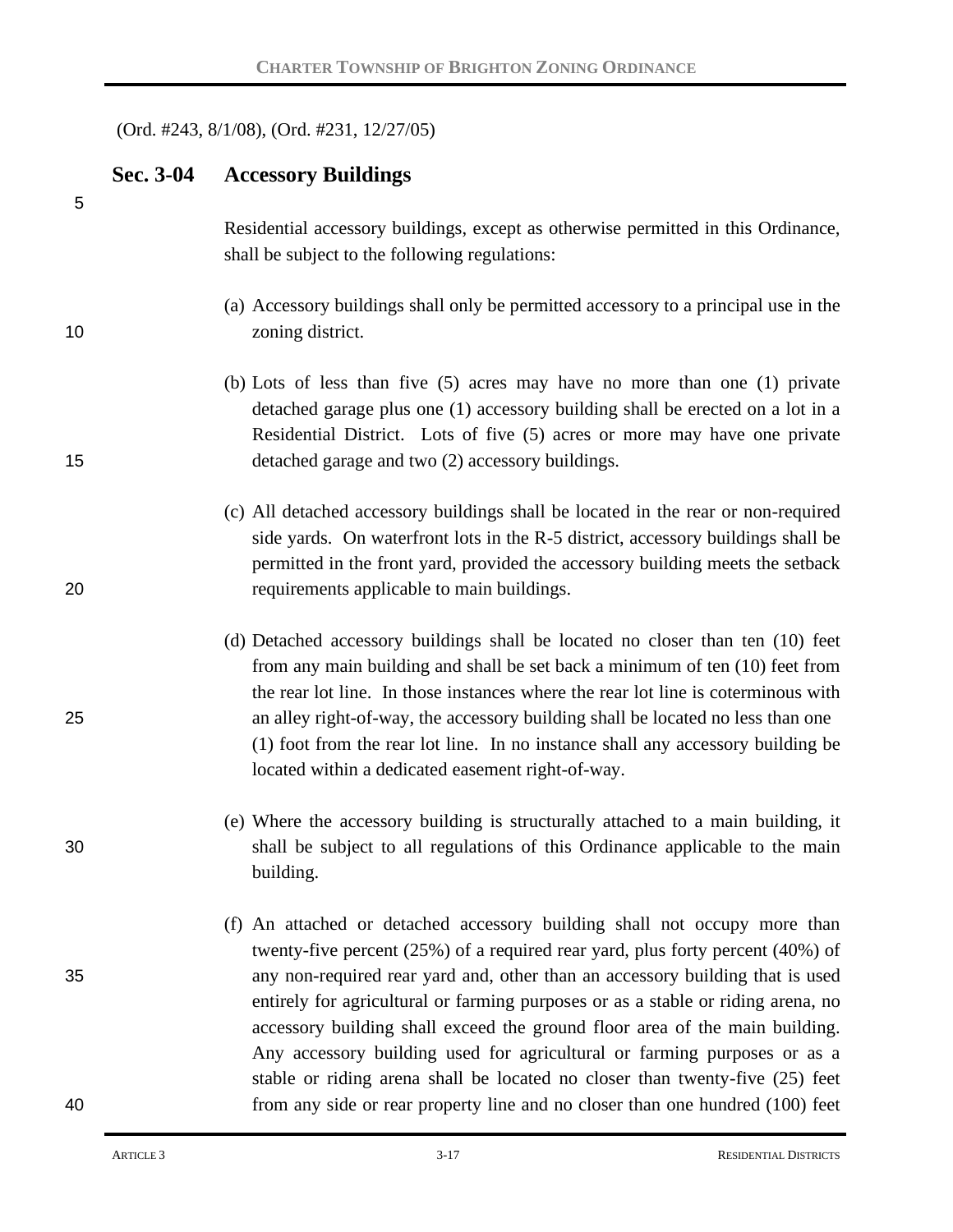from any dwelling. The property owner or occupant constructing an accessory building with ground floor area exceeding that of the main building shall record no later than commencement of construction of the accessory building, a document with the Livingston County Register of Deeds, 5 sufficiently describing and identifying the accessory building and acknowledging that the use of the accessory building shall be entirely for agricultural or farming purposes or as a stable or riding arena.

(g) When an attached or detached accessory building is located on a corner lot, 10 the accessory building shall be located in the rear yard and shall be no closer



to the road frontage than the side yard setback of the main building. In no instance shall an accessory building be located nearer than ten (10) feet to a road right-of-way line.

15 (h) Detached accessory buildings in any Residential District shall not exceed one (1) story or eighteen (18) feet in height to the midpoint of the roof, except as provided in *Section 13-05.*

(i) Accessory buildings shall not be used as habitable space.

(j) Accessory buildings two hundred (200) sq. ft. or less shall have a pitched roof and accessory buildings greater than two hundred (200) sq. ft. shall have a minimum 4:12 roof pitch. All accessory structures shall have a drainage system that will concentrate the discharge of storm water or snow away from 25 the sides of the building.

(Ord. #273, 11/3/19), (Ord. #265, 11/6/15), (Ord. #251, 7/1/11), (Ord. #243, 8/1/08), (Ord. #231, 12/27/05)



20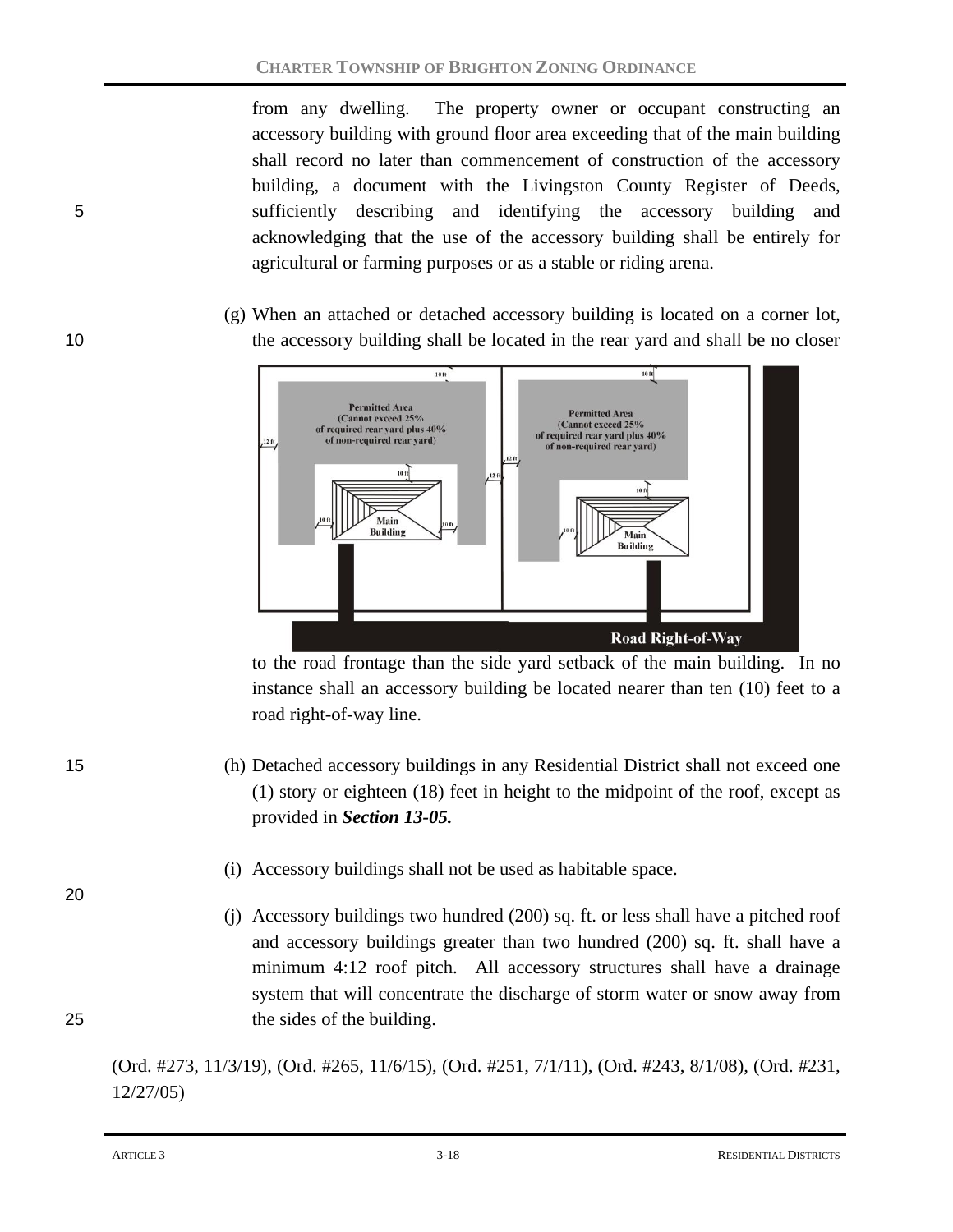# **Sec. 3-05 Waterfront Accessory Uses**

- (a) Waterfront structures and appurtenances may be allowed as an accessory use 5 to the principal use permitted in the zoning district of the waterfront property. Only docks, mooring apparatus, pools, and decks shall be permitted within the required waterfront yard. The allowable accessory use of the waterfront property shall be limited to not more than one (1) dock per lot or dwelling unit, which shall be limited to the docking of watercraft owned by the 10 occupants of the dwelling.
	- (b) Boat launching sites and boat docks within a common use riparian lot and dockominiums shall comply with the multi-access riparian sites' provisions of *Section 13-07.*

15

(c) All waterfront uses must meet the requirements of *Article 24*.

(Ord. #243, 8/1/08)

#### 20 **Sec. 3-06 Parking**

- (a) Parking shall be provided for as required by *Section 15-01*.
- (b) The parking of recreational equipment shall be permitted only as provided for 25 in *Section 15-03*.

## **Sec. 3-07 Home Occupations**

It is the intent of this Section to allow for and regulate the establishment of home 30 occupations that are compatible with the neighborhood in which they are located and which will preserve the peace, quiet, and domestic tranquility within all Residential Districts in the Township. Home occupations may be permitted subject to the following conditions:

- 35 (a) No more than two (2) employees other than members of the family residing on the premises shall be engaged in the operation.
	- (b) The use of the dwelling unit for the home occupation shall be clearly incidental and subordinate to its use for residential purposes, and not more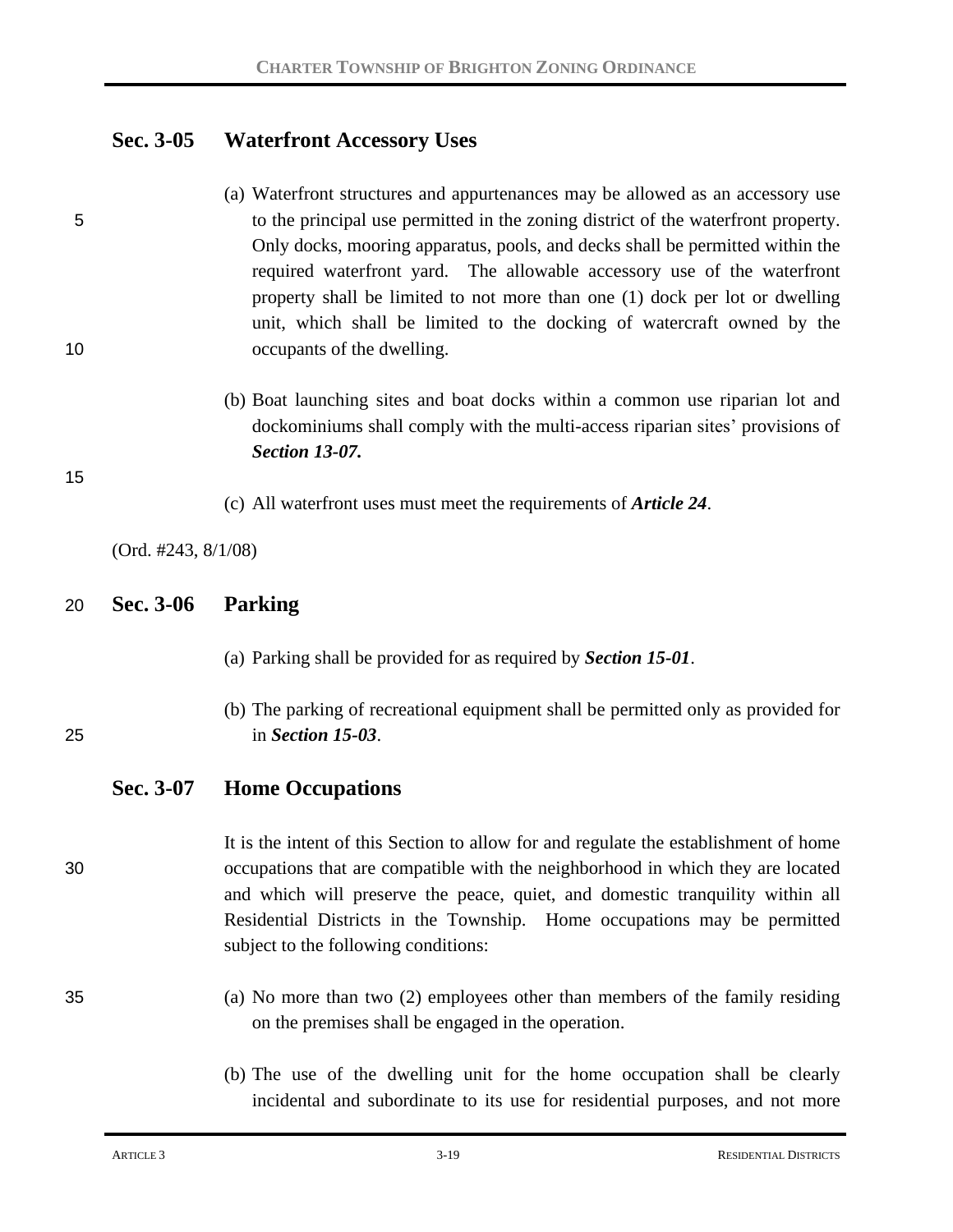than twenty percent (20%) of the habitable floor area of the dwelling unit may be used for the purposes of the home occupation.

- (c) A home occupation, including storage of materials and goods, shall be entirely 5 conducted within the confines of the dwelling unit, except that an accessory building may be used for home occupations conducted on lots larger than two and one-half (2½) acres.
- (d) There shall be no change in the outside appearance of the structure or 10 premises, or other visible evidence of conduct of the home occupation, and there shall be no external or internal alterations that are not customary in residential areas.
- (e) Unless specifically otherwise provided herein, no article shall be sold or 15 offered for sale on the premises except as prepared within the dwelling or accessory building or is provided as incidental to the service or profession conducted therein. A retail showroom, sales area, outlet, or similar facility is prohibited.
- 20 (f) Traffic generated by such operation shall not be greater than that for normal residential purposes.
- (g) No equipment or process shall be used in the home occupation that creates noise, vibration, glare, fumes, odor, or electrical interference that are 25 nuisances to persons off the lot. Any electrical equipment or process which creates visual or audible interference with any radio or television receivers off the premises or which cause fluctuations in line voltages off the premises shall be prohibited.
- 30 (h) Signs for the home occupation shall be limited to one (1) non-illuminated, non-protruding name plate, not more than one (1) square feet in area, attached to the building, located near the front entrance, and which sign shall contain only the name, occupation, and/or address of the premises.
- 35 (i) No outdoor display and/or storage of materials, goods, supplies, or equipment used in the home occupation shall be permitted on the premises with the exception of one (1) commercial vehicle or trailer and/or trailer combination.